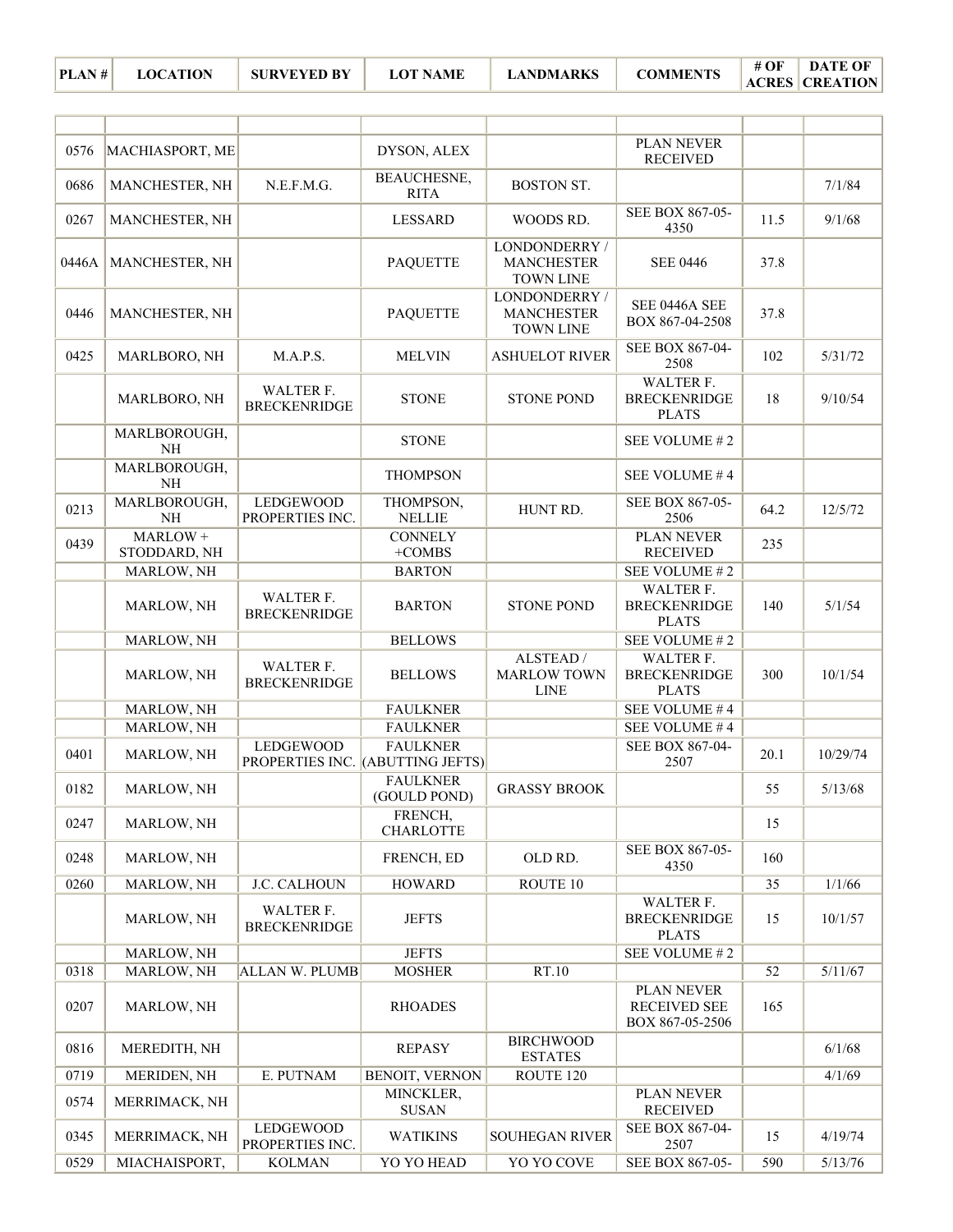**ACRES CREATION DATE OF** 

|      | <b>ME</b>               | TIMBERLAND                         |                                                  |                                      | 2505                                                 |         |          |
|------|-------------------------|------------------------------------|--------------------------------------------------|--------------------------------------|------------------------------------------------------|---------|----------|
|      |                         | <b>CONSULTANTS</b>                 |                                                  |                                      |                                                      |         |          |
| 0249 | MILFORD, NH             | LEDGEWOOD<br>PROPERTIES INC.       | <b>FREY</b>                                      | MCGETTIGAN RD.                       | SEE BOX 867-05-<br>4350                              | 119.4   | 2/12/75  |
| 0556 | MONSON, ME              |                                    | LOT 12 RANGE 6                                   |                                      | PLAN NEVER<br><b>RECEIVED</b>                        | 50      |          |
| 0309 | MOUNT VERNON,<br>NH     | <b>JASON BLAIS</b>                 | <b>BATES-KIMBALL</b>                             |                                      |                                                      | 58      | 8/26/66  |
| 0235 | NELSON, NH              | M.A.P.S. INC.                      | <b>DAMON - BLAKE</b>                             |                                      | SEE BOX 867-05-<br>4350                              | 20      | 5/18/71  |
| 0310 | NEW BOSTON, NH          | M.A.P.S.                           | <b>BEALES (PARCEL</b><br>23 OF 27)               | BEDFORD RD.                          | SEE BOX 867-04-<br>2507                              | 16      | 6/1/72   |
| 0794 | NEW BOSTON, NH          | M.A.P.S.                           | <b>LEWIS</b>                                     |                                      |                                                      | 132     | 5/22/69  |
| 0220 | NEW DURHAM, NH          | <b>NEFF</b>                        | <b>BRACKETT</b>                                  | <b>BRACKETT RD.</b>                  |                                                      | 60      | 3/1/62   |
| 0716 | NEW LONDON, NH          | M.A.P.S.                           | ADAMS, JOHN                                      | MAIN ST.                             |                                                      |         | 12/17/70 |
|      | NEWBURY +<br>SUTTON, NH | WALTER F.<br><b>BRECKENRIDGE</b>   | <b>BLAKE + O'NEIL</b>                            | <b>RESEVOIR POMD</b>                 | WALTER F.<br><b>BRECKENRIDGE</b><br>PLATS (OVERSIZE) | 429     |          |
| 0718 | NEWBURY, NH             | M.A.P.S.                           | BERRY, MABEL +<br><b>RUSSELL</b>                 | ROUTE 103                            |                                                      |         | 4/25/78  |
| 0105 | NEWBURY, NH             | <b>NEFMG</b>                       | <b>BIXBY</b>                                     | CHENEY RD.                           | SEE BOX 867-05-<br>4351                              | 8       | 2/1/68   |
| 0730 | NEWBURY, NH             | <b>B.A. HANCOX</b>                 | <b>BLODGETT</b>                                  | <b>LAKE AVENUE</b>                   |                                                      |         | 9/1/10   |
| 0362 | NEWBURY, NH             | W.F.<br><b>BRECKENRIDGE</b>        | <b>BOWLES</b>                                    | <b>STONY BROOK RD.</b>               |                                                      | 40      | 1/1/55   |
|      | NEWBURY, NH             |                                    | <b>BOWLES</b>                                    |                                      | SEE N.F.P.C. AND<br><b>TTC VOLUME</b>                |         |          |
| 0521 | NEWBURY, NH             |                                    | <b>CHALK POND</b><br>(SUNAPEE HILL)              |                                      | PLAN NEVER<br><b>RECEIVED</b>                        |         |          |
|      | NEWBURY, NH             |                                    | <b>ERNESTINE</b><br><b>MERRILL</b>               |                                      | SEE VOLUME #4                                        |         |          |
|      | NEWBURY, NH             |                                    | <b>FELLOWS</b>                                   |                                      | SEE VOLUME #2                                        |         |          |
| 0755 | NEWBURY, NH             |                                    | FOYTO, FRED +<br>SMITH, EMERY                    | <b>BLODGETTS</b><br><b>LANDING</b>   |                                                      |         | 7/1/68   |
| 0762 | NEWBURY, NH             | <b>H.G. SANDERS</b>                | <b>GILLINGHAM</b>                                | OLDTOWN RD.                          |                                                      | 80      | 12/22/69 |
| 0768 | NEWBURY, NH             |                                    | <b>HALL</b>                                      | CHENEY RD.                           |                                                      | 4.6     |          |
| 0361 | NEWBURY, NH             | <b>GREATER NEW</b><br>ENGLAND INC. | <b>KRUMENAKER</b>                                | <b>STONY BROOK RD.</b>               | SEE BOX 867-04-<br>2507                              | 236     | 9/6/85   |
| 0790 | NEWBURY, NH             | M.A.P.S.                           | <b>LAUNDER</b>                                   | <b>STONY BROOK RD.</b>               | 2 COPIES                                             | 14      | 4/1/70   |
|      | NEWBURY, NH             |                                    | <b>LEACH</b>                                     |                                      | SEE VOLUME #2                                        |         |          |
| 0119 | NEWBURY, NH             | <b>NEFMG</b>                       | <b>LEACH TRACT IV</b><br>(FELLOWS LAND)          | CHALK POND RD.                       | SEE BOX 867-05-<br>4351                              | 79      | 11/30/70 |
| 0133 | NEWBURY, NH             |                                    | LEACH EST.                                       |                                      | PLAN NEVER<br><b>RECEIVED SEE</b><br>BOX 867-05-4351 |         |          |
| 0132 | NEWBURY, NH             | W.F.<br><b>BRECKENRDGE</b>         | <b>LEACH TRACT I</b><br>(BELL COVE)              | NEW AND OLD<br><b>STATE HIGHWAYS</b> | SEE BOX 867-05-<br>4351                              | 5.7     | 4/26/72  |
| 0140 | NEWBURY, NH             |                                    | LEACH TRACT IX<br>(MT. SUNAPEE<br>PARK)          |                                      | PLAN NEVER<br><b>RECEIVED</b>                        | 0.1     |          |
| 0142 | NEWBURY, NH             |                                    | <b>LEACH TRACT VI</b><br>(MT. SUNAPEE<br>PARK)   |                                      | PLAN NEVER<br><b>RECEIVED</b>                        | $0.1\,$ |          |
| 0141 | NEWBURY, NH             |                                    | <b>LEACH TRACT VII</b><br>(MT. SUNAPEE<br>PARK)  |                                      | <b>PLAN NEVER</b><br><b>RECEIVED</b>                 | 0.1     |          |
| 0145 | NEWBURY, NH             | <b>NEFMG</b>                       | <b>LEACH TRACTS II</b><br>& III (BRICK<br>HOUSE) | <b>STONY BROOK RD.</b>               |                                                      | 16.5    | 8/25/86  |
| 0143 | NEWBURY, NH             |                                    | <b>LEACH TRACTS V</b><br>(MT. SUNAPEE            |                                      | <b>PLAN NEVER</b><br><b>RECEIVED</b>                 | 0.1     |          |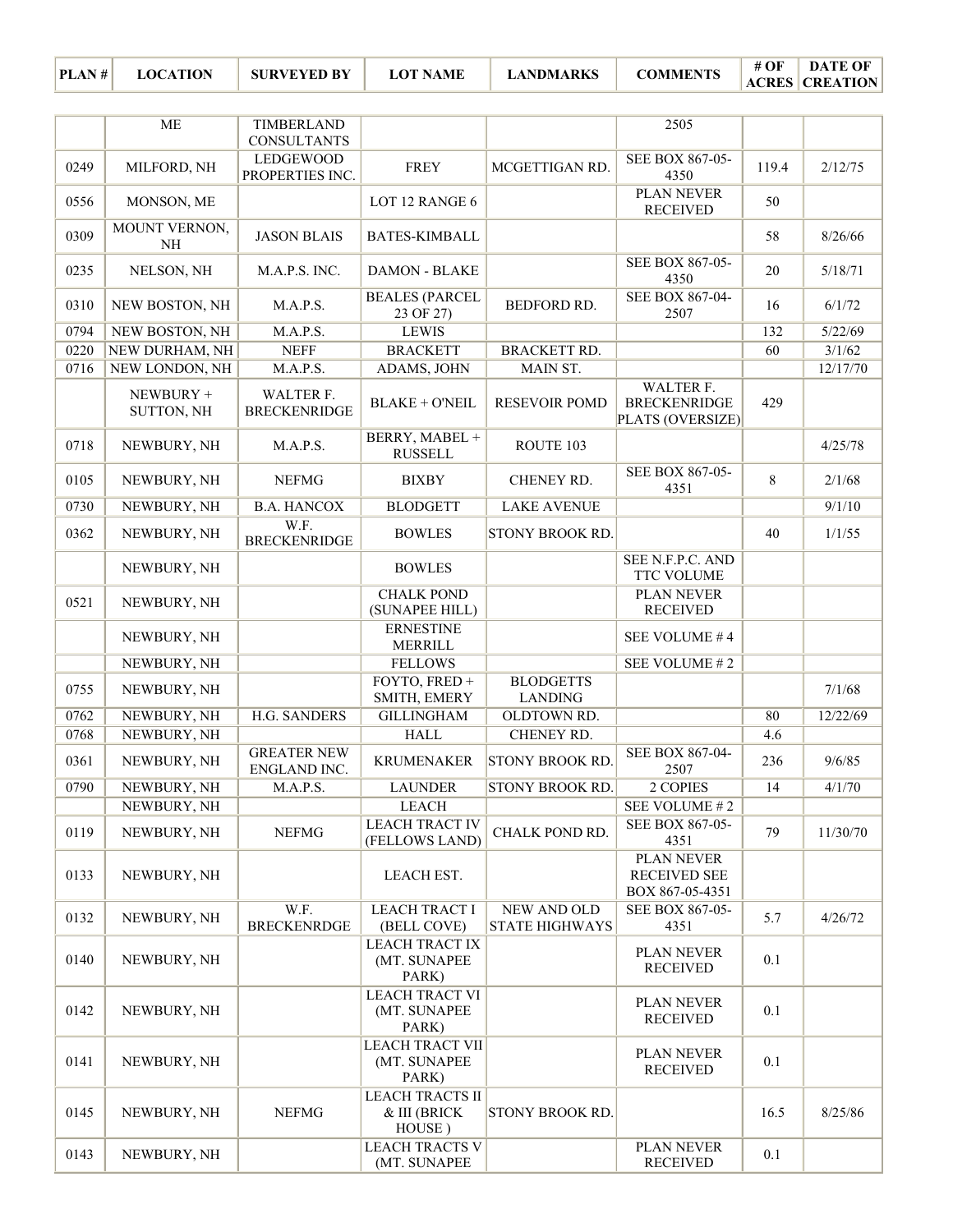|      |                             |                                     | PARK)                                                                |                                                             |                                                         |       |          |
|------|-----------------------------|-------------------------------------|----------------------------------------------------------------------|-------------------------------------------------------------|---------------------------------------------------------|-------|----------|
| 0407 | NEWBURY, NH                 | M.A.P.S.                            | MERRILL, EAST                                                        | RT. 103                                                     | SEE BOX 867-04-<br>2507                                 | 20    |          |
| 0144 | NEWBURY, NH                 | W.F.<br><b>BRECKENRIDGE</b>         | <b>NATHAN</b>                                                        | STONY BROOK RD.                                             | SEE BOX 867-05-<br>4351                                 | 40    | 5/1/57   |
|      | NEWBURY, NH                 |                                     | NATHAN + LEACH                                                       |                                                             | SEE VOLUME #2                                           |       |          |
|      | NEWBURY, NH                 | WALTER F.<br><b>BRECKENRIDGE</b>    | NATHAN,<br><b>BOWLES, LEACH</b>                                      | <b>STONY BROOK RD</b>                                       | WALTER F.<br><b>BRECKENRIDGE</b><br><b>PLATS</b>        | 92    | 1/1/57   |
| 0395 | NEWBURY, NH                 | <b>NEFMG</b>                        | <b>SKINNER</b>                                                       | NEWBURY /<br><b>SUTTON TOWN</b><br><b>LINE</b>              | SEE BOX 867-04-<br>2507                                 | 47    | 11/1/70  |
| 0844 | NEWBURY, NH                 | M.A.P.S.                            | WHITMAN,<br><b>RICHARD</b>                                           |                                                             |                                                         |       | 3/1/68   |
|      | NEWBURY, NH +<br>SUTTON, NH |                                     | <b>BLAKE + O'NEIL</b>                                                |                                                             | SEE N.F.P.C. AND<br><b>TTC VOLUME</b>                   |       |          |
|      | NEWBURY, NH +<br>SUTTON, NH |                                     | KRUMENAKER +<br><b>DAVIS</b>                                         |                                                             | SEE N.F.P.C. AND<br>TTC VOLUME                          |       |          |
| 0702 | NEWPORT +<br>CROYDON, NH    | W.F.<br><b>BRECKENRIDGE</b>         | N. NEWPORT +<br><b>CROYDON</b>                                       | <b>BRIGHTON GATE</b><br>RD.                                 |                                                         | 1890  | 6/8/89   |
|      | NEWPORT, NH                 | WALTER F.<br><b>BRECKENRIDGE</b>    | <b>BALD MOUNTAIN</b>                                                 | <b>LONG POND</b><br><b>BROOK</b>                            | WALTER F.<br><b>BRECKENRIDGE</b><br><b>PLATS</b>        | 362   | 3/1/52   |
|      | NEWPORT, NH                 |                                     | <b>BALD MOUNTAIN</b><br>(BARTON, CHASE<br>$+$ WHIPPLE)               |                                                             | SEE VOLUME #2                                           |       |          |
|      | NEWPORT, NH                 |                                     | <b>BARTLETT</b>                                                      |                                                             | SEE VOLUME #2                                           |       |          |
|      | NEWPORT, NH                 |                                     | <b>BARTLETT</b><br>RESEVOIR +<br><b>GORDON MILL</b>                  |                                                             | SEE VOLUME #2                                           |       |          |
|      | NEWPORT, NH                 | WALTER F.<br><b>BRECKENRIDGE</b>    | <b>BARTON</b>                                                        | NEWPORT /<br><b>SUNAPEE TOWN</b><br><b>LINE</b>             | <b>WALTER F.</b><br><b>BRECKENRIDGE</b><br><b>PLATS</b> | 52.5  | 4/5/51   |
| 0102 | NEWPORT, NH                 | <b>NEFMG</b>                        | <b>BARTON</b>                                                        | <b>CLAREMONT-</b><br><b>CONCORD</b><br><b>RAILROAD</b>      | SEE BOX 867-05-<br>4351                                 | 32    | 7/1/56   |
|      | NEWPORT, NH                 | WALTER F.<br><b>BRECKENRIDGE</b>    | <b>BARTON, MARY</b>                                                  | <b>CONCORD &amp;</b><br><b>CLAREMONT</b><br><b>RAILROAD</b> | WALTER F.<br><b>BRECKENRIDGE</b><br><b>PLATS</b>        | 35    | 7/1/56   |
|      | NEWPORT, NH                 | WALTER F.<br><b>BRECKENRIDGE</b>    | <b>BRETLETT</b><br><b>RESEVOIR</b><br>PASTURE,<br><b>GORDON MILL</b> | RT. 10                                                      | WALTER F.<br><b>BRECKENRIDGE</b><br><b>PLATS</b>        |       | 3/26/46  |
|      | NEWPORT, NH                 | WALTER F.<br><b>BRECKENRIDGE</b>    | <b>BROOKS</b>                                                        | CATHOLE RD.                                                 | WALTER F.<br><b>BRECKENRIDGE</b><br><b>PLATS</b>        | 15    | 1/1/58   |
|      | NEWPORT, NH                 |                                     | <b>BROOKS</b>                                                        |                                                             | SEE VOLUME #2                                           |       |          |
|      | NEWPORT, NH                 |                                     | <b>BROWN LOT</b>                                                     |                                                             | SEE VOLUME #4                                           |       |          |
|      | NEWPORT, NH                 |                                     | CAR, HOWE $+$<br><b>COLBY</b>                                        |                                                             | SEE VOLUME #4                                           |       |          |
|      | NEWPORT, NH                 |                                     | <b>CHRISTIE</b><br><b>ANDERSON</b>                                   |                                                             | SEE VOLUME #2                                           |       |          |
| 0177 | NEWPORT, NH                 | <b>LEDGEWOOD</b><br>PROPERTIES INC. | <b>DANDROW</b>                                                       | DODGE BROOK                                                 | SEE BOX 867-05-<br>2506                                 | 15    | 7/30/73  |
|      | NEWPORT, NH                 |                                     | DANDROW W.                                                           |                                                             | SEE VOLUME #4                                           |       |          |
| 0364 | NEWPORT, NH                 |                                     | <b>DRAPER</b>                                                        |                                                             | <b>NEVER</b><br><b>RECEIEVED</b>                        | 900   |          |
| 0452 | NEWPORT, NH                 | N.E.F.M.G.                          | <b>DUNHAM</b>                                                        | <b>SUGAR RIVER DR.</b>                                      | SEE BOX 867-06-<br>4348                                 | 261.2 | 11/19/71 |
| 0751 | NEWPORT, NH                 | M.A.P.S.                            | DUNHAM, HENRY                                                        | ROUTE 103                                                   |                                                         |       | 2/16/72  |
|      | NEWPORT, NH                 |                                     | <b>FLETCHER</b>                                                      |                                                             | SEE VOLUME #4                                           |       |          |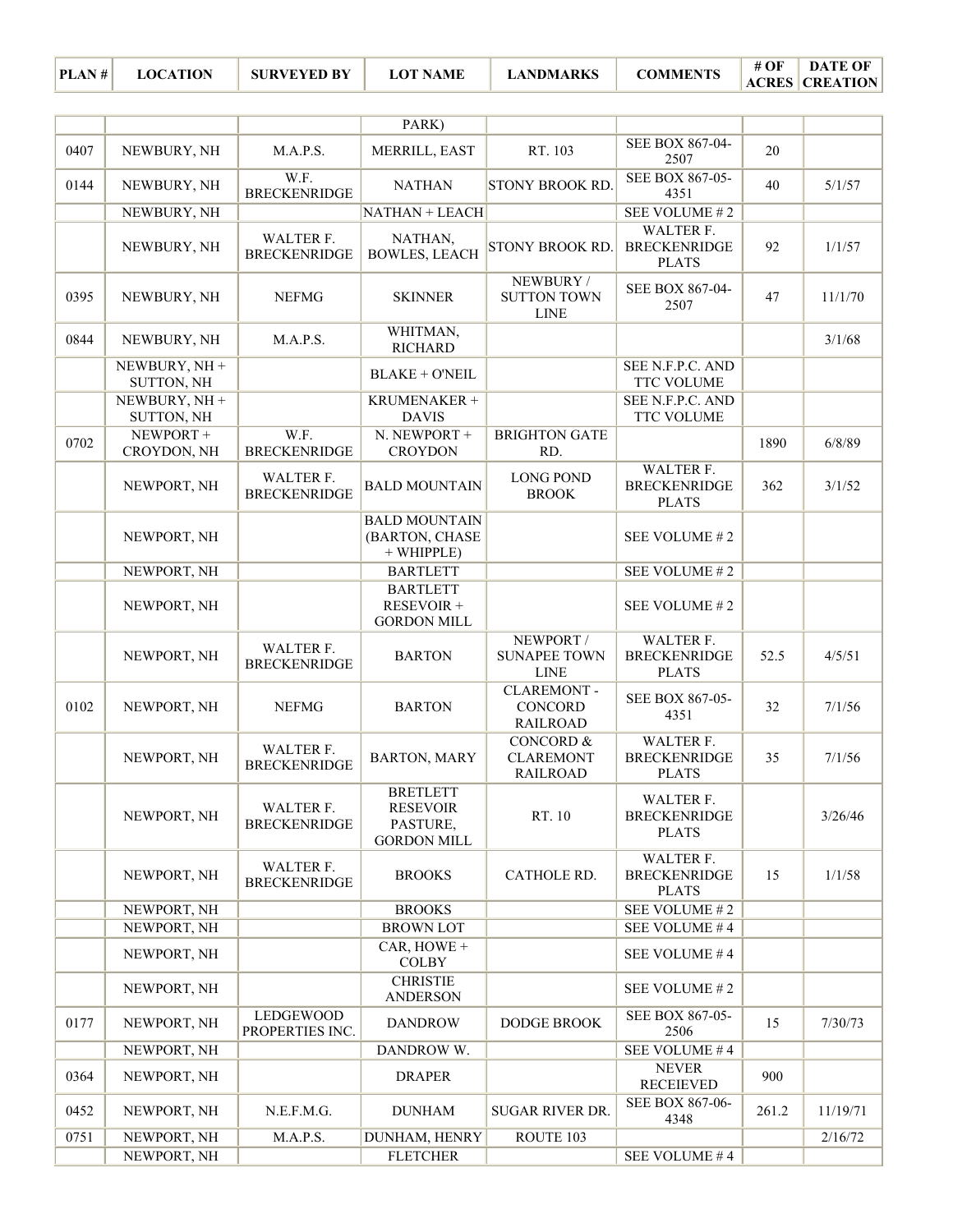| NEWPORT, NH | W.F.<br><b>BRECKENRIDGE</b>                                                                           | <b>FLETCHER</b>                                          | <b>CUTTS RD.</b>                                                                                                                                              |                                                         | 45                                                                                                                                                                                                                                                                               | 12/1/66  |
|-------------|-------------------------------------------------------------------------------------------------------|----------------------------------------------------------|---------------------------------------------------------------------------------------------------------------------------------------------------------------|---------------------------------------------------------|----------------------------------------------------------------------------------------------------------------------------------------------------------------------------------------------------------------------------------------------------------------------------------|----------|
| NEWPORT, NH | WALTER F.<br><b>BRECKENRIDGE</b>                                                                      | <b>GORDON MILL</b>                                       | <b>CONCORD &amp;</b><br><b>CLAREMONT</b><br><b>RAILROAD</b>                                                                                                   | WALTER F.<br><b>BRECKENRIDGE</b><br><b>PLATS</b>        | 200                                                                                                                                                                                                                                                                              | 6/18/49  |
| NEWPORT, NH |                                                                                                       | <b>GORDON MILL</b><br>(MAPLE STREET<br><b>EXTENSION)</b> |                                                                                                                                                               | SEE VOLUME #2                                           |                                                                                                                                                                                                                                                                                  |          |
| NEWPORT, NH | M.A.P.S. INC.                                                                                         | <b>GOULD FARM</b>                                        | <b>CORNISH TPK.</b>                                                                                                                                           | SEE BOX 867-05-<br>2506                                 | 142                                                                                                                                                                                                                                                                              | 1/28/71  |
| NEWPORT, NH |                                                                                                       | <b>GOULD FARM</b>                                        |                                                                                                                                                               | SEE VOLUME #2                                           |                                                                                                                                                                                                                                                                                  |          |
| NEWPORT, NH | <b>NEFMG</b>                                                                                          | <b>HADLEY</b>                                            | <b>SOUTH BRANCH</b><br><b>SUGAR RIVER</b>                                                                                                                     | 4351                                                    | 100.5                                                                                                                                                                                                                                                                            | 7/5/85   |
|             |                                                                                                       |                                                          |                                                                                                                                                               |                                                         |                                                                                                                                                                                                                                                                                  |          |
|             |                                                                                                       |                                                          |                                                                                                                                                               |                                                         |                                                                                                                                                                                                                                                                                  |          |
| NEWPORT, NH | K.S. ROCKWELL                                                                                         | <b>HARRIMAN</b>                                          | <b>SUGAR RIVER</b>                                                                                                                                            | 2506                                                    | 52                                                                                                                                                                                                                                                                               | 12/14/67 |
|             |                                                                                                       | <b>HARRIMAN</b>                                          |                                                                                                                                                               | SEE VOLUME #4                                           |                                                                                                                                                                                                                                                                                  |          |
| NEWPORT, NH |                                                                                                       | (DRAPER)                                                 |                                                                                                                                                               | SEE VOLUME #2                                           |                                                                                                                                                                                                                                                                                  |          |
| NEWPORT, NH | N.E.F.M.G.                                                                                            | RUSSELL, VIGER                                           | PARKVIEW EXT.                                                                                                                                                 |                                                         |                                                                                                                                                                                                                                                                                  | 12/30/79 |
| NEWPORT, NH |                                                                                                       | <b>HEMINGWARE</b>                                        |                                                                                                                                                               | SEE VOLUME #4                                           |                                                                                                                                                                                                                                                                                  |          |
| NEWPORT, NH | M.A.P.S.                                                                                              | <b>JENNINGS + BEAN</b><br>(JENNINGS PARK)                | JENNINGS RD.                                                                                                                                                  | SEE BOX 867-06-<br>4348                                 | 88                                                                                                                                                                                                                                                                               | 12/3/71  |
| NEWPORT, NH | M.A.P.S.                                                                                              | <b>JOHNSON</b>                                           | PIKE HILL                                                                                                                                                     | 4348                                                    | 119.1                                                                                                                                                                                                                                                                            | 12/17/71 |
| NEWPORT, NH |                                                                                                       | <b>KING</b>                                              | <b>COLT MOUNTAIN</b>                                                                                                                                          | 4351                                                    | 63                                                                                                                                                                                                                                                                               | 5/10/86  |
| NEWPORT, NH | PROPERTIES INC.                                                                                       | <b>KNIGHT</b>                                            |                                                                                                                                                               |                                                         |                                                                                                                                                                                                                                                                                  |          |
| NEWPORT, NH |                                                                                                       | <b>KRESSLY</b>                                           |                                                                                                                                                               | <b>RECEIVED SEE</b><br>BOX 867-04-2508                  | 15                                                                                                                                                                                                                                                                               |          |
| NEWPORT, NH | K.S. ROCKWELL                                                                                         | <b>LANGLEY</b>                                           | <b>RAILROAD</b>                                                                                                                                               | 2508                                                    | $\overline{2}$                                                                                                                                                                                                                                                                   | 3/11/70  |
| NEWPORT, NH | WALTER F.<br><b>BRECKENRIDGE</b>                                                                      | <b>LEN POWERS</b>                                        |                                                                                                                                                               | WALTER F.<br><b>BRECKENRIDGE</b><br><b>PLATS</b>        | 110                                                                                                                                                                                                                                                                              | 5/26/52  |
| NEWPORT, NH |                                                                                                       | <b>LEN POWERS</b>                                        |                                                                                                                                                               | TTC VOLUME                                              |                                                                                                                                                                                                                                                                                  |          |
|             |                                                                                                       |                                                          |                                                                                                                                                               |                                                         |                                                                                                                                                                                                                                                                                  |          |
| NEWPORT, NH | M.A.P.S.                                                                                              | <b>PFISTERER</b>                                         | ROUTE 10                                                                                                                                                      |                                                         |                                                                                                                                                                                                                                                                                  | 3/10/72  |
|             |                                                                                                       |                                                          |                                                                                                                                                               |                                                         |                                                                                                                                                                                                                                                                                  |          |
| NEWPORT, NH | <b>NEFMG</b>                                                                                          | <b>MEDING</b>                                            |                                                                                                                                                               | 4351                                                    | 100                                                                                                                                                                                                                                                                              | 8/1/74   |
|             |                                                                                                       |                                                          |                                                                                                                                                               |                                                         |                                                                                                                                                                                                                                                                                  |          |
|             |                                                                                                       |                                                          |                                                                                                                                                               |                                                         |                                                                                                                                                                                                                                                                                  |          |
| NEWPORT, NH |                                                                                                       | NORTH NEWPORT<br>+ CROYDON LOTS                          |                                                                                                                                                               | <b>GOULD, BARRETT,</b><br><b>SMITH SEE</b><br>VOLUME #2 |                                                                                                                                                                                                                                                                                  |          |
| NEWPORT, NH |                                                                                                       | PARK VIEW<br><b>EXTENTION</b>                            |                                                                                                                                                               | PLAN NEVER<br><b>RECEIVED</b>                           | <b>BUILDIN</b><br>G                                                                                                                                                                                                                                                              |          |
| NEWPORT, NH | M.A.P.S.                                                                                              | <b>PEABODY</b>                                           |                                                                                                                                                               | SEE BOX 867-06-<br>4348                                 | 265.5                                                                                                                                                                                                                                                                            | 12/21/71 |
| NEWPORT, NH |                                                                                                       | <b>SKY VIEW</b>                                          |                                                                                                                                                               | SEE VOLUME #2                                           |                                                                                                                                                                                                                                                                                  |          |
| NEWPORT, NH | WALTER F.<br><b>BRECKENRIDGE</b>                                                                      | <b>SKY VIEW FARM</b>                                     |                                                                                                                                                               | WALTER F.<br><b>BRECKENRIDGE</b><br><b>PLATS</b>        | 128                                                                                                                                                                                                                                                                              | 11/6/53  |
|             | NEWPORT, NH<br>NEWPORT, NH<br>NEWPORT, NH<br>NEWPORT, NH<br>NEWPORT, NH<br>NEWPORT, NH<br>NEWPORT, NH | <b>LEDGEWOOD</b>                                         | <b>HADLEY</b><br><b>HARRIMAN</b><br><b>HARRIMAN</b><br>HASTINGS,<br><b>LESTER KING</b><br>LUGINBUHL /<br><b>MARY BARTON</b><br><b>NEDING</b><br><b>NELSON</b> | MAPLE ST.                                               | SEE BOX 867-05-<br>SEE VOLUME #4<br>SEE VOLUME #4<br>SEE BOX 867-05-<br>SEE BOX 867-06-<br>SEE BOX 867-05-<br><b>PLAN NEVER</b><br>SEE BOX 867-04-<br>SEE N.F.P.C. AND<br>SEE VOLUME #4<br>SEE VOLUME #2<br>SEE BOX 867-05-<br>SEE VOLUME #4<br>SEE VOLUME #2<br>DRAPER, SICHOL, |          |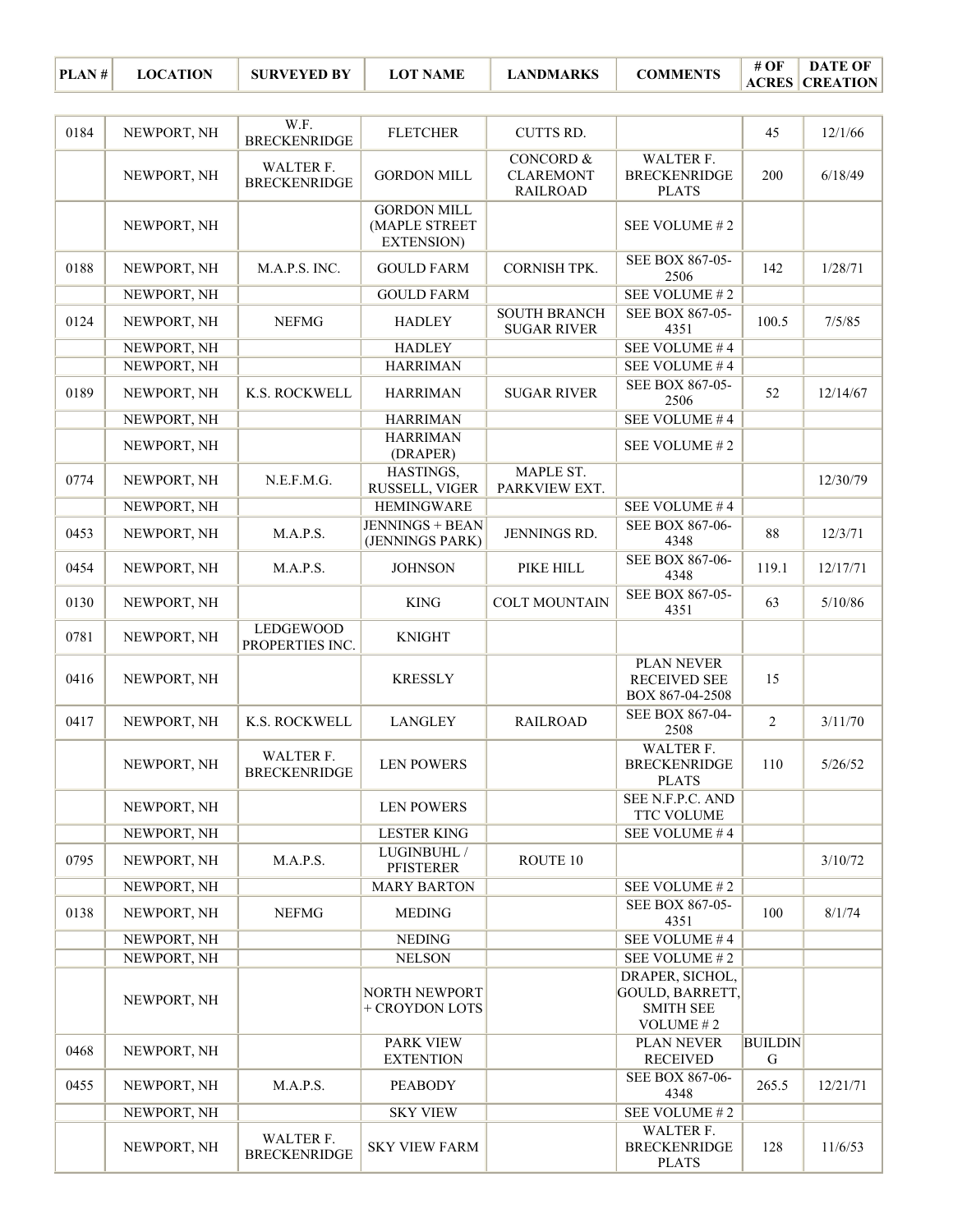| PLAN# | <b>LOCATION</b> | <b>SURVEYED BY</b> | <b>LOT NAME</b> | <b>LANDMARKS</b> | <b>COMMENTS</b> | $\#$ OF $\parallel$ DATE OF |
|-------|-----------------|--------------------|-----------------|------------------|-----------------|-----------------------------|
|       |                 |                    |                 |                  |                 | <b>ACRES CREATION</b>       |

|      | NEWPORT, NH                         |                                  | <b>SMITH</b>                                       |                                  | SEE BOX 867-04-<br>2510                          |                |          |
|------|-------------------------------------|----------------------------------|----------------------------------------------------|----------------------------------|--------------------------------------------------|----------------|----------|
| 0548 | NEWPORT, NH                         | N.E.F.M.G.                       | SMITH, GEORGE                                      | MAPLE ST.<br><b>EXTENTION</b>    |                                                  | 33             | 9/26/83  |
|      | NEWPORT, NH                         | WALTER F.<br><b>BRECKENRIDGE</b> | <b>SPOONER</b>                                     |                                  | WALTER F.<br><b>BRECKENRIDGE</b><br><b>PLATS</b> | 90             | 3/12/52  |
|      | NEWPORT, NH                         |                                  | <b>SPOONER</b>                                     |                                  | SEE VOLUME #2                                    |                |          |
| 0536 | NEWPORT, NH                         | N.E.F.M.G.                       | <b>STEVENS</b>                                     | <b>BRADFORD RD.</b>              | SEE BOX 867-05-<br>2505                          | 12             | 1/25/82  |
| 0334 | NEWPORT, NH                         | M.A.P.S.                         | <b>TENNEY</b>                                      | $RT.11 + RT.103$                 |                                                  | 1/10           | 3/8/65   |
| 0833 | NEWPORT, NH                         | M.A.P.S.                         | <b>THEALL</b>                                      | PARK VIEW ST.                    |                                                  |                | 6/1/68   |
| 0172 | NEWPORT, NH                         | <b>NEFMG</b>                     | <b>TOWN OF</b><br>NEWPORT (CARR)                   | OLD WOODS RD.                    | SEE BOX 867-05-<br>2506                          | 148            | 3/1/86   |
| 0163 | NEWPORT, NH                         | W.F.<br><b>BRECKENRIDGE</b>      | <b>TOWN OF</b><br><b>NEWPORT</b><br>(BARRETT)      |                                  | SEE BOX 867-05-<br>2506                          | 5              | 2/10/65  |
| 0162 | NEWPORT, NH                         | W.F.<br><b>BRECKENRIDGE</b>      | <b>TOWN OF</b><br><b>NEWPORT</b><br>(BALDWIN)      | <b>DARTMOUTH</b><br>COLLEGE HWY. | SEE BOX 867-05-<br>2506                          | 0.9            | 3/8/72   |
| 0165 | NEWPORT, NH                         | W.F.<br><b>BRECKENRIDGE</b>      | <b>TOWN OF</b><br><b>NEWPORT</b><br>(BLOOD)        |                                  |                                                  | 10             | 6/23/86  |
| 0176 | NEWPORT, NH                         |                                  | <b>TOWN OF</b><br><b>NEWPORT</b><br>(COLBY)        |                                  | PLAN NEVER<br><b>RECEIVED</b>                    | 54             |          |
| 0183 | NEWPORT, NH                         | M.A.P.S. INC.                    | <b>TOWN OF</b><br><b>NEWPORT</b><br>(FERGUSON)     | <b>SUGAR RIVER</b>               | SEE BOX 867-05-<br>2506                          | $\overline{4}$ | 1/28/72  |
| 0167 | NEWPORT, NH                         | <b>NEFMG</b>                     | <b>TOWN OF</b><br><b>NEWPORT</b><br>(GEORGE BROWN) |                                  |                                                  | 61.9           | 3/1/86   |
| 0190 | NEWPORT, NH                         |                                  | <b>TOWN OF</b><br>NEWPORT (HOWE)                   |                                  | PLAN NEVER<br><b>RECEIVED</b>                    | 60             |          |
| 0336 | NEWPORT, NH                         |                                  | <b>TOWN OF</b><br><b>NEWPORT</b><br>(INDIVIDUAL)   |                                  | PLAN NEVER<br><b>RECEIVED</b>                    |                |          |
| 0193 | NEWPORT, NH                         |                                  | <b>TOWN OF</b><br><b>NEWPORT</b><br>(JENNINGS)     | <b>STATE HIGHWAY</b>             |                                                  | 11.75          | 10/1/22  |
| 0197 | NEWPORT, NH                         | W.F.<br><b>BRECKENRIDGE</b>      | TOWN OF<br><b>NEWPORT</b><br>(LAGERBURG)           | CUTTS RD.                        |                                                  | 1              | 3/4/66   |
| 0198 | NEWPORT, NH                         | W.F.<br><b>BRECKENRIDGE</b>      | <b>TOWN OF</b><br><b>NEWPORT</b><br>(LOCKWOOD)     | NORTH NEWPORT<br>POST OFFICE     |                                                  | 0.25           | 2/5/65   |
| 0204 | NEWPORT, NH                         | W.F.<br><b>BRECKENRIDGE</b>      | <b>TOWN OF</b><br><b>NEWPORT</b><br>(PETERS)       | ROUTE 103                        |                                                  | 4.8            | 11/12/69 |
| 0208 | NEWPORT, NH                         | W.F.<br><b>BRECKENRIDGE</b>      | <b>TOWN OF</b><br><b>NEWPORT</b><br>(SAUTER)       | REEDS MILL RD.                   |                                                  | 0.1            | 2/20/66  |
| 0209 | NEWPORT, NH                         |                                  | <b>TOWN OF</b><br>NEWPORT (SHEA)                   |                                  | PLAN NEVER<br><b>RECEIVED</b>                    | 0.125          |          |
| 0212 | NEWPORT, NH                         | W.F.<br><b>BRECKENRIDGE</b>      | <b>TOWN OF</b><br><b>NEWPORT</b><br>(THOMPSON)     | ROUTE 103                        |                                                  | 10.25          | 3/8/65   |
| 0524 | NEWPORT, NH                         | H.G. SANDERS                     | WARE, HEMING                                       |                                  |                                                  | 60             | 8/25/67  |
| 0338 | NEWPORT, NH                         | K.S. ROCKWELL                    | <b>WATERMAN</b>                                    | <b>SUGAR RIVER</b>               | SEE BOX 867-04-<br>2507                          | 10             | 3/11/70  |
|      | NEWPORT, NH +<br><b>SUNAPEE, NH</b> |                                  | <b>BARTON</b>                                      |                                  | SEE N.F.P.C. AND<br>TTC VOLUME                   |                |          |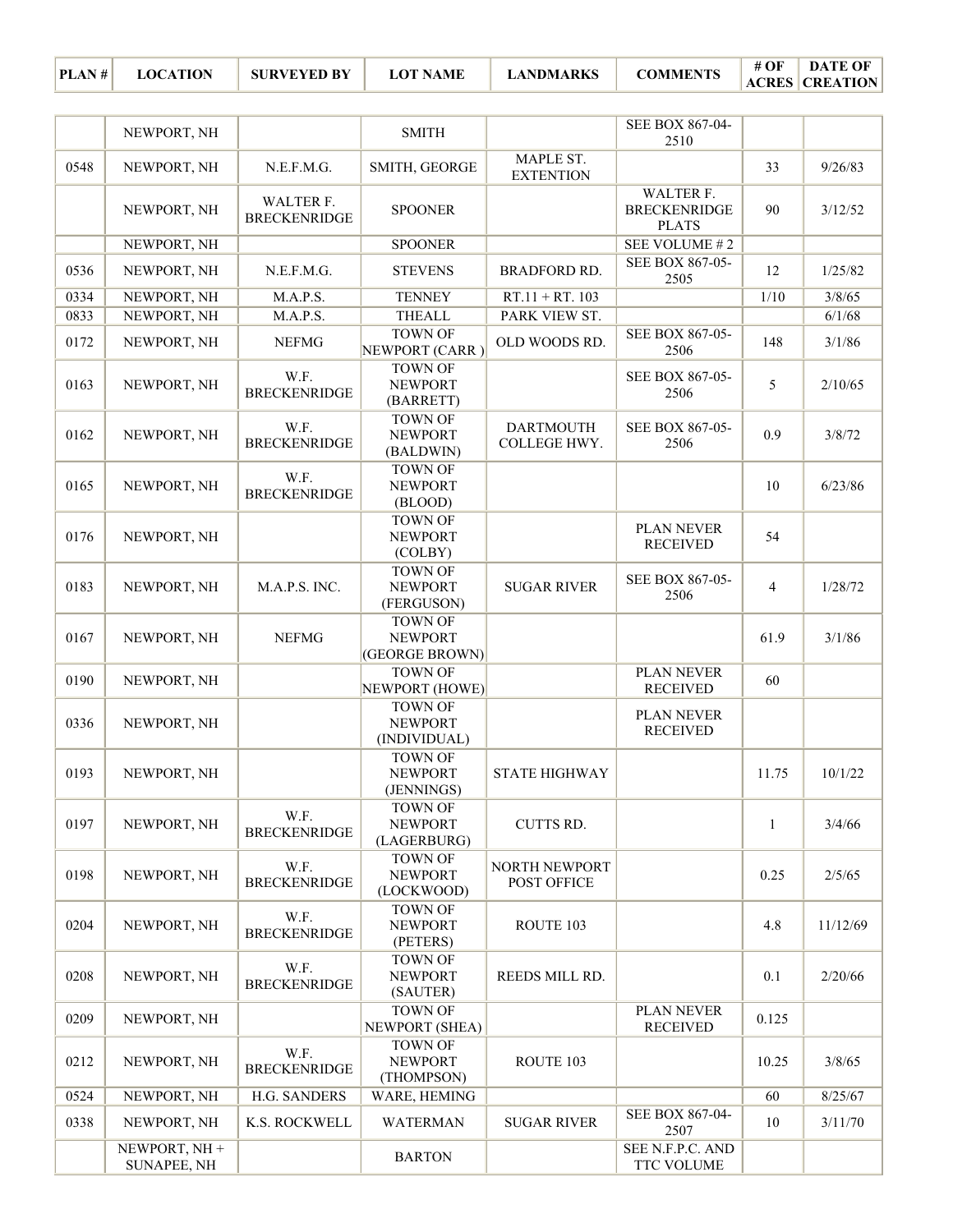|       | NORTON, VT     |                                     | MCLEAN (SOLD)                                   |                                                    | SEE VOLUME #2                                |       |          |
|-------|----------------|-------------------------------------|-------------------------------------------------|----------------------------------------------------|----------------------------------------------|-------|----------|
|       | NOTTINGHAM, NH |                                     | <b>CORSON</b>                                   |                                                    | SEE VOLUME #4                                |       |          |
| 0232  | NOTTINGHAM, NH | J.L. PRINGLE                        | <b>CORSON</b>                                   | <b>BACK CREEK</b>                                  |                                              | 40    | 5/26/69  |
| 0683  | NOTTINGHAM, NH |                                     | <b>DERO - LITTLE</b><br><b>RIVER</b>            |                                                    | PLAN NEVER<br><b>RECEIVED</b>                |       |          |
| 0273  | NOTTINGHAM, NH | M.A.P.S. INC.                       | FISK, MARK                                      | <b>DUDLEY BROOK</b>                                | SEE 0423 SEE BOX<br>867-05-4350              | 83    | 7/8/69   |
| 0423  | NOTTINGHAM, NH | N.E.F.M.G.                          | <b>MOULTON</b>                                  | NOTTINGHAM /<br><b>RAYMOND TOWN</b><br><b>LINE</b> | SEE BOX 867-04-<br>2508                      | 58    | 7/8/69   |
|       | OXFORD, MA     |                                     | <b>WEST</b>                                     |                                                    | SEE BOX 867-04-<br>2510                      |       |          |
| 0348  | OXFORD, MA     | N.E.F.M.G.                          | <b>WEST</b>                                     | <b>ROCKY HILL</b>                                  |                                              | 80    | 5/20/86  |
| 0559  | PALMYRA, ME    |                                     | <b>SUSI</b><br>(MCFARLAND-<br>NORTH)            |                                                    | PLAN NEVER<br><b>RECEIVED</b>                | 52    |          |
| 0560  | PALMYRA, ME    |                                     | <b>SUSI</b><br>(MCFARLAND-<br>SOUTH)            |                                                    | <b>PLAN NEVER</b><br><b>RECEIVED</b>         | 80    |          |
| 0557  | PALMYRA, ME    |                                     | <b>SUSI (SARGENT)</b>                           |                                                    | PLAN NEVER<br><b>RECEIVED</b>                | 50    |          |
| 0558  | PALMYRA, ME    |                                     | SUSI (SCOTT)                                    |                                                    | PLAN NEVER<br><b>RECEIVED</b>                | 18    |          |
| 0458  | PITTSFIELD, NH | M.A.P.S.                            | <b>EMERSON</b>                                  | THOMPSON RD.                                       | <b>SEE 0458A</b>                             | 100   | 4/20/72  |
| 0458A | PITTSFIELD, NH | <b>LEDGEWOOD</b><br>PROPERTIES INC. | <b>EMERSON</b>                                  | <b>SHINGLEMILL</b><br><b>BROOK RD.</b>             | <b>SEE 0458</b>                              | 100   | 2/14/73  |
| 0253A | PITTSFIELD, NH | M.A.P.S. INC.                       | <b>GREER</b><br><b>(SHINGLEBROOK</b><br>WOODS)  | CLOUGH RD.                                         | SEE 0253 + 0253B                             | 283.7 | 8/3/72   |
| 0253B | PITTSFIELD, NH | LEDGEWOOD<br>PROPERTIES INC.        | <b>GREER</b><br><b>(SHINGLEBROOK)</b><br>WOODS) | CLOUGH RD.                                         | SEE 0253 + 0253A                             | 283.7 | 3/12/73  |
| 0253  | PITTSFIELD, NH | LEDGEWOOD<br>PROPERTIES INC.        | <b>GREER</b><br><b>(SHINGLEBROOK</b><br>WOODS)  | <b>SHINGLEMILL</b><br><b>BROOK RD.</b>             | SEE 0253A + 0253B<br>SEE BOX 867-05-<br>4350 | 283.7 | 6/13/73  |
| 0836  | PITTSFIELD, NH | G.E.B.                              | <b>TUCK</b>                                     | CLOUGH RD.                                         |                                              |       | 7/1/72   |
|       | PLAINFIELD, NH |                                     | <b>BAYNES</b>                                   |                                                    | SEE N.F.P.C. AND<br>TTC VOLUME               |       |          |
| 0360  | PLAINFIELD, NH | W.F.                                | <b>BAYNES</b><br>BRECKENRIDGE (PROSPECT FARM)   | PLUMMER RD.                                        | SEE BOX 867-04-<br>2507                      | 185   | 3/7/88   |
| 0731  | PLAINFIELD, NH | M.A.P.S.                            | BOLTON, BURTON<br>R.                            | ROUTE 12-A                                         |                                              | 10.5  | 9/1/68   |
| 0403  | PLAINFIELD, NH | M.A.P.S.                            | <b>BRIDGE</b>                                   | FREEMAN RD.                                        | SEE BOX 867-04-<br>2507                      | 479.1 | 12/1/70  |
| 0403A | PLAINFIELD, NH | <b>LEDGEWOOD</b><br>PROPERTIES INC. | <b>BRIDGE</b>                                   |                                                    |                                              | 479.1 | 2/22/71  |
| 0354  | PLAINFIELD, NH | N.E.F.M.G.                          | <b>BUTLER</b>                                   | <b>BLACK HILL RD.</b>                              | SEE BOX 867-04-<br>2507                      | 143   | 12/20/85 |
|       | PLAINFIELD, NH |                                     | <b>BUTLER</b>                                   |                                                    | SEE N.F.P.C. AND<br>TTC VOLUME               |       |          |
|       | PLAINFIELD, NH |                                     | <b>BUTLER</b>                                   |                                                    | SEE BOX 867-04-<br>2510                      |       |          |
| 0330  | PLAINFIELD, NH |                                     | <b>CHELLIS</b>                                  | JEEP RD.                                           |                                              | 76.5  | 9/1/68   |
|       | PLAINFIELD, NH |                                     | <b>COLUMBUS</b><br><b>JORDAN</b>                |                                                    | SEE VOLUME #2                                |       |          |
| 0711  | PLAINFIELD, NH | N.E.F.M.G.                          | DALRYMPLE                                       | ROUTE 12A                                          |                                              | 6     | 6/1/81   |
| 0703  | PLAINFIELD, NH | N.E.F.M.G.                          | DALRYMPLE,<br><b>REGINALD</b>                   | FREEMAN RD.                                        |                                              | 20    | 1/5/82   |
| 0113B | PLAINFIELD, NH | LEDGEWOOD<br>PROPERTIES INC.        | <b>DAVIS</b><br>(GOODWIN)                       | HEDGEHOG RD.                                       | SEE 0113 + 0113A<br>SEE BOX 867-05-<br>4351  | 5.8   | 11/20/73 |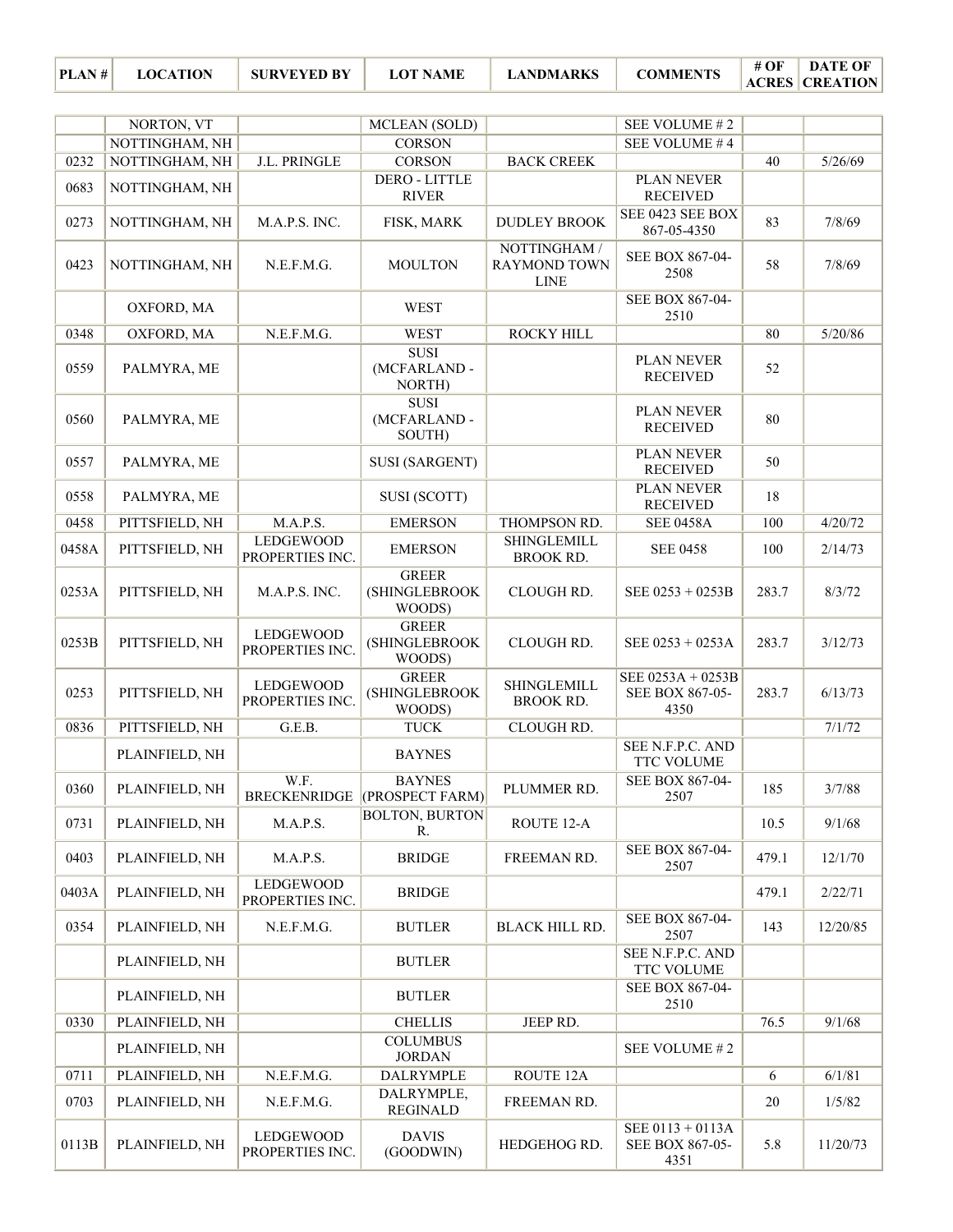| PLAN# | <b>LOCATION</b>                 | <b>SURVEYED BY</b>               | <b>LOT NAME</b>                               | <b>LANDMARKS</b>                                  | <b>COMMENTS</b>                                         | #OF             | <b>DATE OF</b><br><b>ACRES CREATION</b> |
|-------|---------------------------------|----------------------------------|-----------------------------------------------|---------------------------------------------------|---------------------------------------------------------|-----------------|-----------------------------------------|
|       |                                 |                                  |                                               |                                                   |                                                         |                 |                                         |
| 0324  | PLAINFIELD, NH                  | H.G. SANDERS                     | <b>HUDSON</b><br>HUDSON-                      | <b>BLACK HILL RD.</b>                             |                                                         | $\overline{55}$ | 8/12/69                                 |
| 0323A | PLAINFIELD, NH                  | N.E.F.M.G.                       | <b>JOHNSON</b>                                | WILLARD HILL                                      | <b>SEE 0323</b>                                         | 150             | 12/4/71                                 |
| 0323  | PLAINFIELD, NH                  | M.A.P.S.                         | HUDSON-<br><b>JOHNSON</b>                     | WILLARD HILL                                      | SEE 0323A SEE<br>BOX 867-04-2507                        | 150             | 2/14/72                                 |
|       | PLAINFIELD, NH                  |                                  | LADIEU, JENNEY,<br>REED + HILLIARD            |                                                   | SEE VOLUME #2                                           |                 |                                         |
|       | PLAINFIELD, NH                  | WALTER F.<br><b>BRECKENRIDGE</b> | LADIEU, JENNEY,<br>REED, HILLIARD,<br>WHITNEY |                                                   | WALTER F.<br><b>BRECKENRIDGE</b><br>PLATS (OVERSIZE)    | 665             | 1/1/55                                  |
|       | PLAINFIELD, NH                  | WALTER F.<br><b>BRECKENRIDGE</b> | MCNAMARA +<br><b>HUGGINS</b>                  | <b>STATE HIGHWAY</b>                              | WALTER F.<br><b>BRECKENRIDGE</b><br><b>PLATS</b>        | 275             | 2/1/52                                  |
|       | PLAINFIELD, NH                  | WALTER F.<br><b>BRECKENRIDGE</b> | <b>NELSON</b>                                 |                                                   | WALTER F.<br><b>BRECKENRIDGE</b><br><b>PLATS</b>        | 100             | 11/17/53                                |
|       | PLAINFIELD, NH                  | WALTER F.<br><b>BRECKENRIDGE</b> | READ, REUBEN                                  | PORTER RD.                                        | WALTER F.<br><b>BRECKENRIDGE</b><br><b>PLATS</b>        |                 | 9/11/48                                 |
|       | PLAINFIELD, NH                  |                                  | <b>ROGERS</b>                                 |                                                   | SEE VOLUME #2                                           |                 |                                         |
|       | PLAINFIELD, NH                  | WALTER F.<br><b>BRECKENRIDGE</b> | <b>ROGERS</b>                                 |                                                   | <b>WALTER F.</b><br><b>BRECKENRIDGE</b><br><b>PLATS</b> | 85              | 1/17/52                                 |
|       | PLAINFIELD, NH                  |                                  | <b>RUBEN READ</b>                             |                                                   | SEE VOLUME #2                                           |                 |                                         |
|       | PLAINFIELD, NH                  | WALTER F.<br><b>BRECKENRIDGE</b> | SPENCER +<br>JORDAN, C.                       |                                                   | WALTER F.<br><b>BRECKENRIDGE</b><br><b>PLATS</b>        | 191             | 12/1/49                                 |
| 0373  | PLAINFIELD, NH                  | W.F.<br><b>BRECKENRIDGE</b>      | <b>TOWN FARM</b>                              | <b>NEW HIGHWAY</b>                                | SEE BOX 867-04-<br>2507                                 | 170             | 1/1/54                                  |
|       | PLAINFIELD, NH                  |                                  | <b>TOWN FARM</b>                              |                                                   | SEE N.F.P.C. AND<br><b>TTC VOLUME</b>                   |                 |                                         |
|       | PLAINFIELD, NH                  | WALTER F.<br><b>BRECKENRIDGE</b> | <b>WHITAKER</b>                               |                                                   | WALTER F.<br><b>BRECKENRIDGE</b><br><b>PLATS</b>        | 29              | 1/20/52                                 |
|       | PLAINFIELD, NH                  |                                  | WHITAKER                                      |                                                   | SEE VOLUME #2                                           |                 |                                         |
|       | PLAINFIELD, NH                  |                                  | <b>WHITNEY</b>                                |                                                   | SEE N.F.P.C. AND<br><b>TTC VOLUME</b>                   |                 |                                         |
|       | PLAINFIELD, NH                  | WALTER F.<br><b>BRECKENRIDGE</b> | <b>WHITNEY</b>                                | <b>FARNUM RD.</b>                                 | WALTER F.<br><b>BRECKENRIDGE</b><br><b>PLATS</b>        | 230             | 3/20/62                                 |
| 0374  | PLAINFIELD, NH                  |                                  | <b>WHITNEY</b>                                | FARNUM RD.                                        | SEE BOX 867-04-<br>2507                                 | 235             |                                         |
|       | PLAINFIELD, NH                  | WALTER F.<br><b>BRECKENRIDGE</b> | <b>WILDER</b>                                 | PLUMMER RD.                                       | <b>WALTER F.</b><br><b>BRECKENRIDGE</b><br><b>PLATS</b> | 51              | 1/16/52                                 |
|       | PLAINFIELD, NH                  |                                  | <b>WILDER</b>                                 |                                                   | SEE VOLUME #2                                           |                 |                                         |
|       | PLAINFIELD, NH                  |                                  | <b>WILLIAMS</b>                               |                                                   | SEE VOLUME #2                                           |                 |                                         |
|       | PLAINFIELD, NH                  |                                  | <b>WILLIAMS</b>                               |                                                   | SEE VOLUME #4                                           |                 |                                         |
| 0369  | PLAINFIELD, NH                  | N.E.F.M.G.                       | <b>WILLIAMS</b>                               | <b>BEAVER BROOK</b>                               | SEE BOX 867-04-<br>2507                                 | 82              | 6/18/86                                 |
|       | PLAINFIELD, NH +<br>CORNISH, NH |                                  | <b>WALKER</b>                                 |                                                   | SEE VOLUME #4                                           |                 |                                         |
|       | PLYMOUTH, VT                    |                                  | <b>MOUNT TOM</b>                              |                                                   | SEE VOLUME #2                                           |                 |                                         |
| 0234  | RAYMOND, NH                     | <b>NEFMG</b>                     | <b>CROSS</b>                                  | CILLEY RD.                                        | SEE BOX 867-05-<br>4350                                 | 98.2            | 2/4/86                                  |
| 0245  | RAYMOND, NH                     | M.A.P.S. INC.                    | FISK, JOE                                     | CILLEY RD.                                        |                                                         | 32              |                                         |
| 0582  | RAYMOND, NH                     |                                  | <b>SESAME ST.</b>                             |                                                   | <b>PLAN NEVER</b><br><b>RECEIVED</b>                    |                 |                                         |
|       | READING, VT                     | WALTER F.<br><b>BRECKENRIDGE</b> | <b>HOWARD</b>                                 | READING /<br><b>CAVENDISH TOWN</b><br><b>LINE</b> | WALTER F.<br><b>BRECKENRIDGE</b><br><b>PLATS</b>        | 100             | 3/3/54                                  |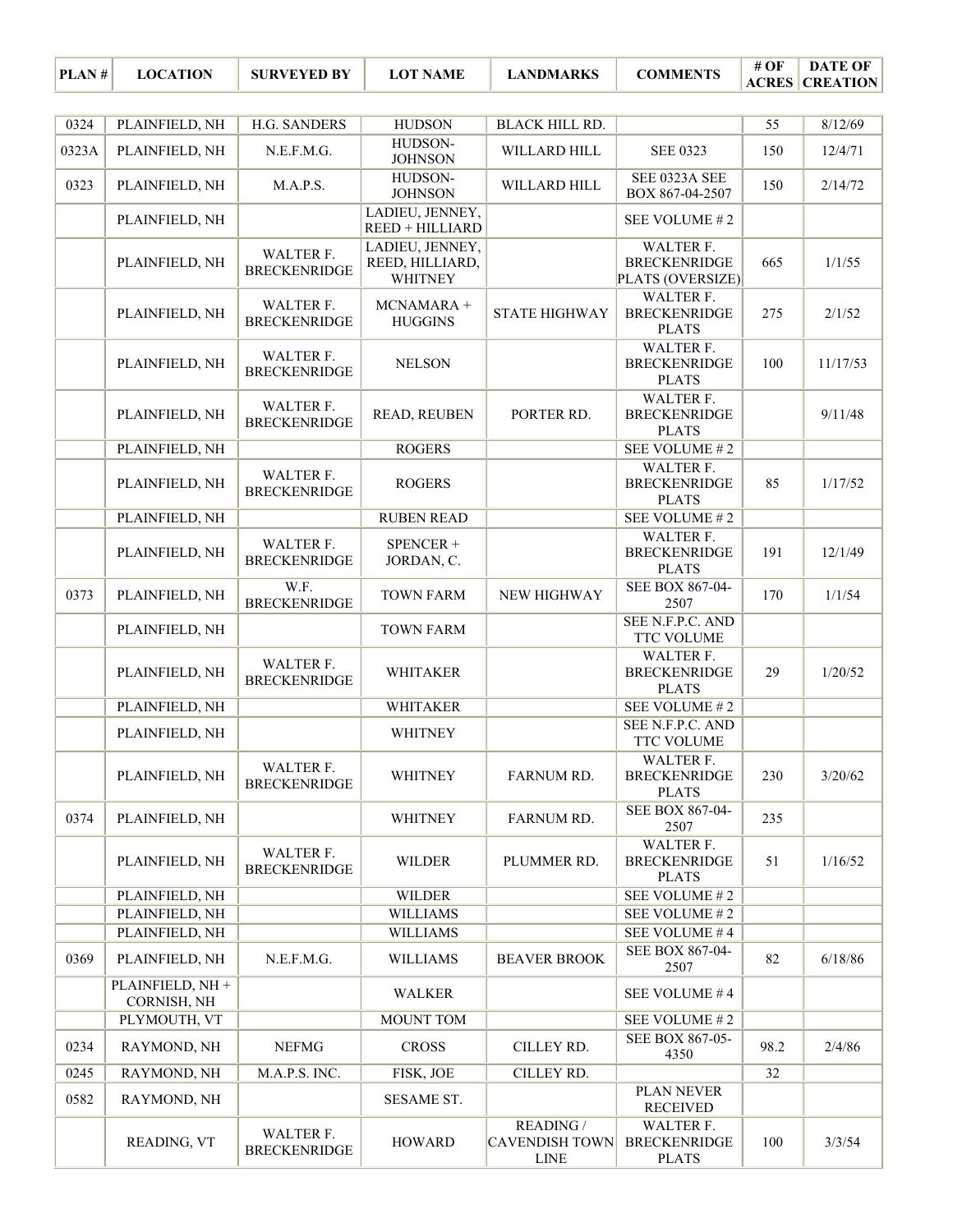| PLAN# | <b>LOCATION</b> | <b>SURVEYED BY</b> | <b>LOT NAME</b> | <b>LANDMARKS</b> | <b>COMMENTS</b> | # OF | <b>DATE OF</b><br><b>ACRES CREATION</b> |
|-------|-----------------|--------------------|-----------------|------------------|-----------------|------|-----------------------------------------|
|-------|-----------------|--------------------|-----------------|------------------|-----------------|------|-----------------------------------------|

|       | READING, VT          |                                     | <b>HOWARD</b>                     |                                                    | SEE VOLUME #2                                    |       |          |
|-------|----------------------|-------------------------------------|-----------------------------------|----------------------------------------------------|--------------------------------------------------|-------|----------|
|       | READING, VT          |                                     | <b>MOUNT TOM</b>                  |                                                    | SEE VOLUME #2                                    |       |          |
| 0501  | RICHMOND, NH         | N.E.F.M.G.                          | <b>ALLEN PASTURE</b>              | <b>MARTIN RD.</b>                                  | SEE BOX 867-05-<br>2505                          | 177.7 | 5/11/89  |
| 0155  | RICHMOND, NH         |                                     | <b>SULLIVAN</b>                   | WHIPPLE HILL RD.                                   |                                                  | 15    | 1/1/66   |
|       | RICHMOND, NH         |                                     | <b>SULLIVAN</b>                   |                                                    | SEE VOLUME #4                                    |       |          |
| 0563  | RIVIERE-VERTE,<br>NB |                                     | TIER 1 LOT 5                      |                                                    | PLAN NEVER<br><b>RECEIVED</b>                    | 46    |          |
| 0562  | RIVIERE-VERTE,<br>NB |                                     | TIER 3 LOT 14                     |                                                    | PLAN NEVER<br><b>RECEIVED</b>                    | 93    |          |
| 0561  | RIVIERE-VERTE,<br>NB |                                     | <b>TIER 3 LOTS 17 &amp;</b><br>18 |                                                    | PLAN NEVER<br><b>RECEIVED</b>                    | 198   |          |
| 0181  | ROXBURY, NH          |                                     | <b>DAVIS OIL</b>                  | DAVIS RD.                                          | <b>SEE 0181A SEE</b><br>BOX 867-05-2506          | 35    | 12/19/67 |
| 0181A | ROXBURY, NH          | H.G. SANDERS                        | <b>DAVIS OIL</b>                  |                                                    | SEE 0181 SEE BOX<br>867-05-2506                  | 35    | 6/6/69   |
|       | ROXBURY, NH          |                                     | <b>STONE</b>                      |                                                    | SEE BOX 867-05-<br>2505                          |       |          |
| 0565  | SAINT JACQUES,<br>NB |                                     | LOTS 4, $5 + 50$ TIER<br>4        |                                                    | PLAN NEVER<br><b>RECEIVED</b>                    | 220   |          |
| 0564  | SAINT LEONARD,<br>NB |                                     | LOT 238 COOMBES<br>RD.            |                                                    | PLAN NEVER<br><b>RECEIVED</b>                    | 99    |          |
| 0496  | SALISBURY, NH        | M.A.P.S.                            | <b>HICKOX</b>                     | <b>BEAVER POND</b>                                 | SEE BOX 867-04-<br>2509                          | 184   | 12/1/70  |
| 0206  | SALISBURY, NH        | M.A.P.S. INC.                       | <b>PRESCOTT</b>                   | ANDOVER /<br><b>SALISBURY TOWN</b><br><b>LINE</b>  | SEE BOX 867-05-<br>2506                          | 18.4  | 3/28/72  |
|       | SALISBURY, NH        |                                     | <b>PRESCOTT</b>                   |                                                    | SEE VOLUME #4                                    |       |          |
| 0689  | SANBORNTON, NH       | N.E.F.M.G.                          | ROAD DATA,<br><b>GRAY RD.</b>     | <b>GRAY RD.</b>                                    |                                                  |       | 3/18/85  |
| 0405A | SANBORNTON, NH       | <b>LEDGEWOOD</b><br>PROPERTIES INC. | WESCOTT                           | EASTMAN HILL<br>RD.                                | <b>SEE 0405</b>                                  | 200   | 6/8/73   |
| 0405  | SANBORNTON, NH       |                                     | WESCOTT                           | HERMIT RD.                                         | SEE 0405A SEE<br>BOX 867-04-2507                 | 200   | 10/1/68  |
| 0845  | SANBORNTON, NH       |                                     | <b>WHITNEY</b>                    | HERMIT RD.                                         |                                                  |       | 8/1/68   |
| 0567  | SANBORTON, NH        |                                     | <b>GRAY LANE</b>                  |                                                    | PLAN NEVER<br><b>RECEIVED</b>                    | .25   |          |
| 0555  | SANGERVILLE, ME      |                                     | <b>RIDEOUT</b>                    |                                                    | PLAN NEVER<br><b>RECEIVED</b>                    | 10.5  |          |
| 0314  | <b>SHARON, VT</b>    | LEDGEWOOD<br>PROPERTIES INC.        | <b>QUIMBY MTN.</b>                | <b>INTERSTATE 89</b>                               | SEE BOX 867-04-<br>2507                          | 1400  |          |
| 0488  | SHARON, VT.          | LEDGEWOOD<br>PROPERTIES INC.        | <b>ASHLEY</b>                     | DOWNER DR.                                         | SEE BOX 867-04-<br>2509                          | 257.7 | 5/26/72  |
| 0691  | SOUTH HAMPTON,<br>NH | <b>GREATER NEW</b><br>ENGLAND INC.  | REUSCH,<br>WILLIAM                | OLD BUGSMOUTH<br>HILL RD.                          |                                                  |       | 4/23/91  |
| 0340  | SOUTHBRIDGE, MA      | A.M. CHAFFEE                        | HEIRS, MASON                      | <b>DISCONTINUED</b><br><b>ROAD</b>                 | SEE BOX 867-04-<br>2507                          | 76    | 12/1/13  |
| 0696  | SPENCER, MA          | N.E.F.M.G.                          |                                   | CHARLTON RD.                                       |                                                  | 56.5  | 5/15/85  |
| 0546  | SPENCER, MA          | N.E.F.M.G.                          | <b>ZELWIS</b>                     | <b>EAST CHARLTON</b><br>RD.                        |                                                  | 53.9  | 6/30/83  |
|       | SPRINGFIELD, NH      |                                     | <b>ARIEL FOWLER</b>               |                                                    | SEE VOLUME #3                                    |       |          |
|       | SPRINGFIELD, NH      |                                     | <b>DRAPER (REED -</b><br>SANBORN) |                                                    | SEE VOLUME #3                                    |       |          |
|       | SPRINGFIELD, NH      | WALTER F.<br><b>BRECKENRIDGE</b>    | EDWARDS, KARL                     | <b>GRAFTON/</b><br>SPRINGFIELD<br><b>TOWN LINE</b> | WALTER F.<br><b>BRECKENRIDGE</b><br><b>PLATS</b> | 800   | 7/1/53   |
|       | SPRINGFIELD, NH      |                                     | <b>HEATH - PATTEN</b><br>(DRAPER) |                                                    | SEE VOLUME #3                                    |       |          |
|       | SPRINGFIELD, NH      |                                     | <b>KARL EDWARDS</b>               |                                                    | SEE VOLUME #3                                    |       |          |
|       | SPRINGFIELD, NH      |                                     | <b>LANE</b>                       |                                                    | SEE N.F.P.C. AND                                 |       |          |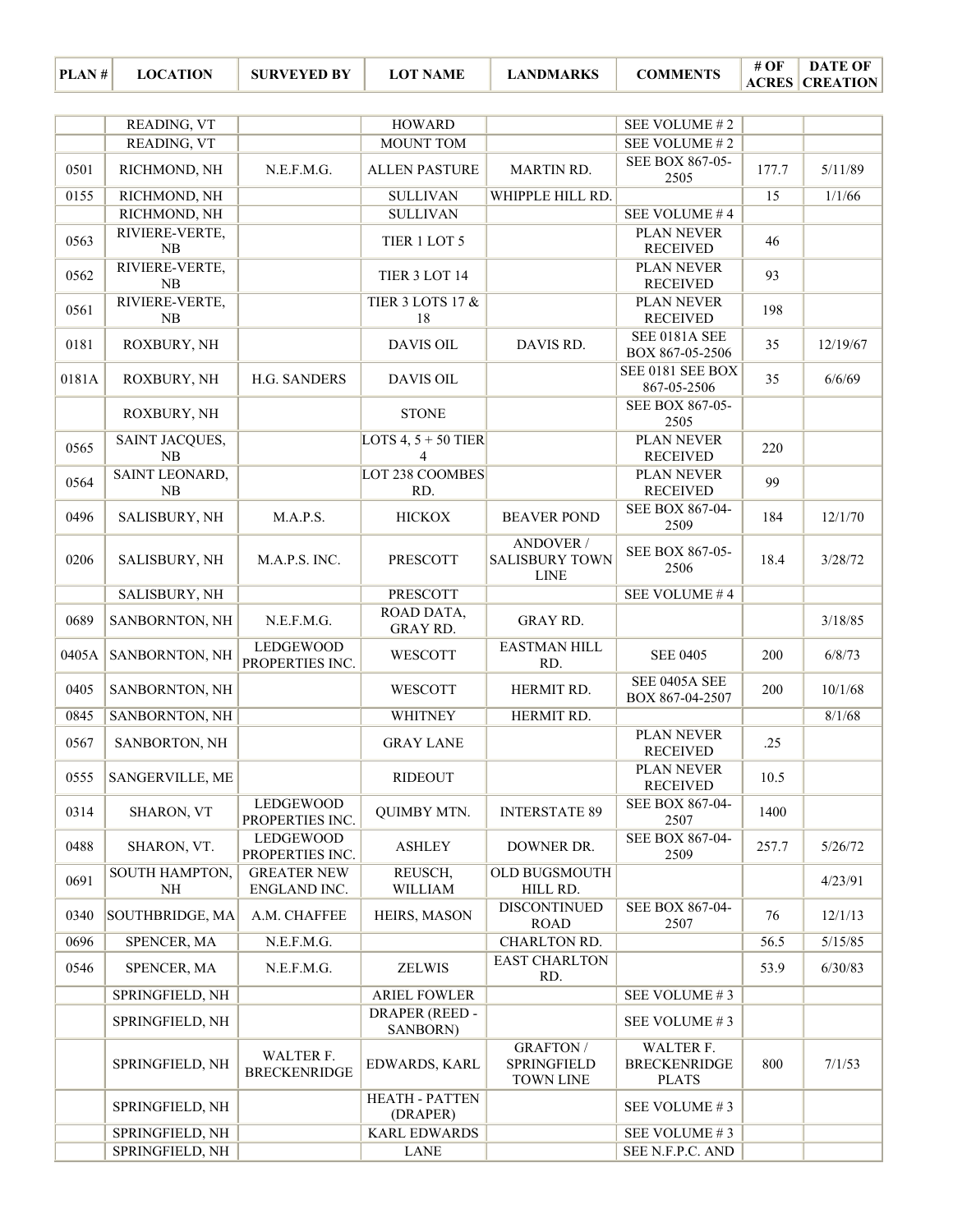| PLAN# | LО |
|-------|----|

|       |                              |                                     |                                   |                                                 | TTC VOLUME                                       |              |          |
|-------|------------------------------|-------------------------------------|-----------------------------------|-------------------------------------------------|--------------------------------------------------|--------------|----------|
|       | SPRINGFIELD, NH              | WALTER F.<br><b>BRECKENRIDGE</b>    | <b>LANE</b>                       |                                                 | WALTER F.<br><b>BRECKENRIDGE</b><br><b>PLATS</b> | 80           | 4/21/54  |
|       | SPRINGFIELD, NH              | WALTER F.<br><b>BRECKENRIDGE</b>    | <b>LINTON</b>                     |                                                 | WALTER F.<br><b>BRECKENRIDGE</b><br><b>PLATS</b> | 105          | 1/1/52   |
|       | SPRINGFIELD, NH              |                                     | <b>LINTON HEATH</b>               |                                                 | SEE VOLUME #3                                    |              |          |
|       | SPRINGFIELD, NH              |                                     | <b>MORGAN</b>                     |                                                 | SEE VOLUME #3                                    |              |          |
|       | SPRINGFIELD, NH              | WALTER F.<br><b>BRECKENRIDGE</b>    | <b>MORGAN</b>                     |                                                 | WALTER F.<br><b>BRECKENRIDGE</b><br><b>PLATS</b> | 50           | 7/24/52  |
|       | SPRINGFIELD, NH              | WALTER F.<br><b>BRECKENRIDGE</b>    | <b>SCHOOLHOUSE</b>                | <b>SCHOOLHOUSE</b><br><b>SITE</b>               | WALTER F.<br><b>BRECKENRIDGE</b><br><b>PLATS</b> | 24           | 7/1/53   |
|       | SPRINGFIELD, NH              |                                     | <b>SCHOOLHOUSE</b>                |                                                 | SEE VOLUME #3                                    |              |          |
| 0832  | SPRINGFIELD, NH              | M.A.P.S.                            | <b>SYCH</b>                       | <b>LOVERIN RD.</b>                              |                                                  |              | 11/19/71 |
|       | SPRINGFIELD, VT              |                                     | <b>EARLE HOWE</b>                 |                                                 | SEE VOLUME #3                                    |              |          |
|       | SPRINGFIELD, VT              | WALTER F.<br><b>BRECKENRIDGE</b>    | HOWE, EARLE                       | <b>SKITCHEWAG</b><br><b>TRAIL</b>               | WALTER F.<br><b>BRECKENRIDGE</b><br><b>PLATS</b> | 50           | 6/20/52  |
| 0535  | STAODDARD+<br>WASHINGTON, NH | N.E.F.M.G.                          | WILD LAKE                         | HIGHLAND AVE.                                   |                                                  |              | 7/31/86  |
| 0283  | STODDARD, NH                 | <b>NEFMG</b>                        | <b>PEARSON</b>                    | <b>OTTER BROOK</b>                              | SEE BOX 867-05-<br>4350                          | 15           | 4/17/86  |
| 0435  | STODDARD, NH                 | N.E.F.M.G.                          | <b>RUNRIL</b>                     | <b>CHANDLER</b><br><b>BROOK</b>                 | SEE BOX 867-04-<br>2508                          | 70           | 3/27/86  |
| 0216  | SULLIVAN +<br>GILSUM, NH     | LEDGEWOOD<br>PROPERTIES INC.        | <b>BLAKE</b>                      | GILSUM /<br><b>SULLIVAN TOWN</b><br><b>LINE</b> |                                                  | 189.3        | 10/19/72 |
| 0342  | SULLIVAN, NH                 | <b>LEDGEWOOD</b><br>PROPERTIES INC. | <b>SPAULDING</b><br><b>BROOK</b>  | COREY RD.                                       | SEE BOX 867-04-<br>2507                          | 780          | 6/1/75   |
| 0471  | SULLIVAN, NH                 |                                     | <b>STATMATELOS</b>                |                                                 | PLAN NEVER<br><b>RECEIVED</b>                    | 128          |          |
| 0343  | SULLIVAN, NH                 |                                     | <b>SWEET</b>                      |                                                 | PLAN NEVER<br><b>RECEIVED</b>                    | 57           |          |
| 0710  | <b>SUNAPEE</b>               | M.A.P.S.                            | <b>GRANDLIDEN</b>                 | <b>EAST OF GOLF</b><br><b>COURSE</b>            |                                                  |              | 10/1/69  |
| 0375  | <b>SUNAPEE, NH</b>           | K.S. ROCKWELL                       | <b>HINCKS</b>                     | PERKINS POND. RD.                               | SEE 0375A SEE<br>BOX 867-04-2507                 | 14.7         | 8/13/74  |
|       | <b>SUNAPEE, NH</b>           |                                     | <b>HINCKS</b>                     |                                                 | <b>SEE N.F.P.C. AND</b><br>TTC VOLUME            |              |          |
|       | <b>SUNAPEE, NH</b>           | WALTER F.<br><b>BRECKENRIDGE</b>    | <b>HINCKS</b>                     |                                                 | WALTER F.<br><b>BRECKENRIDGE</b><br><b>PLATS</b> | 916.7        | 7/1/47   |
|       | SUNAPEE, NH                  |                                     | <b>HINCKS</b>                     |                                                 | SEE VOLUME #3                                    |              |          |
| 0778  | SUNAPEE, NH                  | M.A.P.S.                            | <b>JOHNSON</b>                    | NUTTING RD.                                     |                                                  |              | 2/17/72  |
| 0449A | <b>SUNAPEE, NH</b>           | <b>LEDGEWOOD</b><br>PROPERTIES INC. | <b>KAINO (SUNAPEE</b><br>HEIGHTS) | HILLTOP DR.                                     | <b>SEE 0449</b>                                  | 140.2        | 1/1/74   |
| 0449  | <b>SUNAPEE, NH</b>           | M.A.P.S.                            | KAINO (SUNAPEE<br>HEIGHTS)        | HILLTOP DR.                                     | SEE 0449A SEE<br>BOX 867-04-2508                 | 140.2        | 6/4/71   |
|       | <b>SUNAPEE, NH</b>           |                                     | <b>MURPHY</b>                     |                                                 | SEE VOLUME #3                                    |              |          |
|       | <b>SUNAPEE, NH</b>           | WALTER F.<br><b>BRECKENRIDGE</b>    | <b>MURPHY</b>                     | <b>SUGAR RIVER</b>                              | WALTER F.<br><b>BRECKENRIDGE</b><br><b>PLATS</b> | 137          | 5/1/52   |
|       | <b>SUNAPEE, NH</b>           |                                     | PERKIN'S POND                     |                                                 | SEE N.F.P.C. AND<br>TTC VOLUME                   |              |          |
| 0432  | <b>SUNAPEE, NH</b>           | M.A.P.S.                            | <b>ST.JOHN</b><br><b>PROPERTY</b> | PERKINS POND                                    |                                                  | $\mathbf{1}$ | 6/28/71  |
| 0841  | <b>SUNAPEE, NH</b>           |                                     | WHITE HORSE                       |                                                 |                                                  |              | 8/1/68   |
| 0456  | SURRY, NH                    | N.E.F.M.G.                          | CAIN, RUSS                        | SURRY / WALPOLE                                 | SEE BOX 867-06-                                  | 180.9        | 10/29/73 |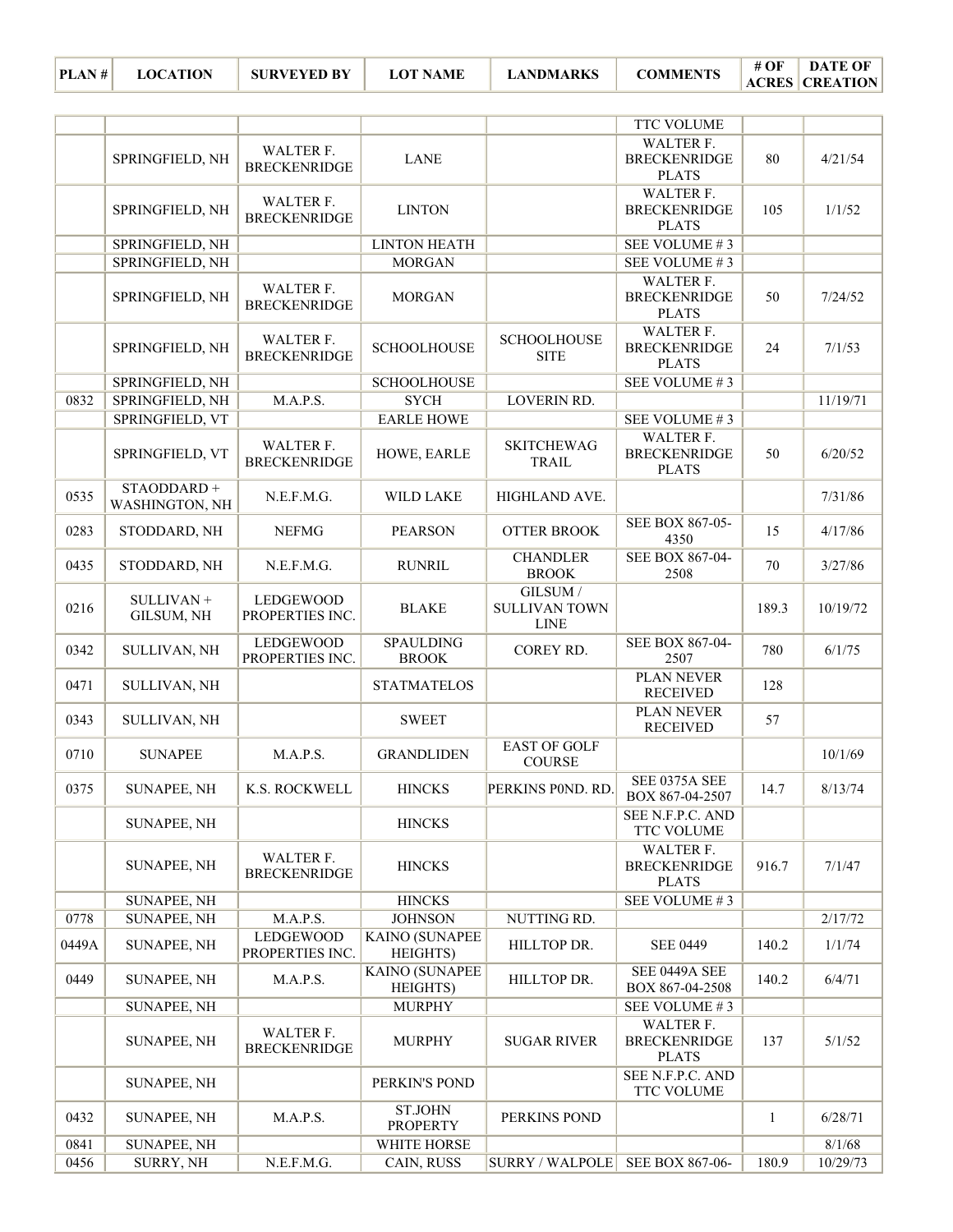**PLAN # LOCATION SURVEYED BY LOT NAME LANDMARKS COMMENTS ACRES DATE OF CREATION**

|       |                        |                                               |                                                         | <b>TOWN LINE</b>                           | 4348                                                              |       |          |
|-------|------------------------|-----------------------------------------------|---------------------------------------------------------|--------------------------------------------|-------------------------------------------------------------------|-------|----------|
| 0227  | SURRY, NH              | J.L. PRINGLE                                  | CARPENTER,<br>SIGSTON,<br>SCRIPTURE,<br><b>LOVELAND</b> | <b>JOSLIN RD.</b>                          | SEE BOX 867-05-<br>2506                                           | 148.8 | 12/5/73  |
| 0406  | <b>SURRY, NH</b>       | J.L. PRINGLE                                  | <b>CRAIN</b>                                            | <b>SURRY / WALPOLE</b><br><b>TOWN LINE</b> | SEE BOX 867-04-<br>2507                                           | 45    |          |
| 0400  | SURRY, NH              | LEDGEWOOD<br>PROPERTIES INC.                  | <b>CRAIN</b><br>(ASHUELOT<br>RIVER)                     | <b>ASHUELOT RIVER</b>                      | SEE BOX 867-04-<br>2507                                           | 45    | 4/19/73  |
| 0398  | <b>SURRY, NH</b>       | N.E.F.M.G.                                    | SMITH (WILBUR)                                          | <b>SURRY / ALSTEAD</b><br><b>TOWN LINE</b> | SEE BOX 867-04-<br>2507                                           | 59    | 4/10/86  |
|       | SURRY, NH              |                                               | <b>WALSH</b>                                            |                                            | SEE VOLUME #4                                                     |       |          |
| 0337  | <b>SURRY, NH</b>       | M.A.P.S.                                      | WALSH                                                   | WALPOLE/SURRY<br><b>TOWN LINE</b>          | SEE BOX 867-04-<br>2507                                           | 42    | 4/23/71  |
|       | SUTTON +<br>WARNER, NH | WALTER F.<br><b>BRECKENRIDGE</b>              | <b>KEARSARGE</b><br><b>MOUNTAIN PARK</b>                |                                            | WALTER F.<br><b>BRECKENRIDGE</b><br><b>PLATS</b>                  | 1100  | 1/1/55   |
| 0161  | <b>SUTTON, NH</b>      | H.G. SANDERS                                  | <b>AYER</b>                                             | <b>NEWBURY</b><br><b>RESIVOIR</b>          |                                                                   | 60    | 5/28/67  |
| 0698  | SUTTON, NH             | <b>FREEPORT</b><br><b>DEVELOPMENT</b><br>INC. | ARGOE, MARTHA                                           | <b>BAKER HILL RD.</b>                      |                                                                   |       |          |
|       | SUTTON, NH             |                                               | <b>AYER</b>                                             |                                            | SEE VOLUME #4                                                     |       |          |
| 0101  | <b>SUTTON, NH</b>      | <b>NEFMG</b>                                  | <b>BAILEY</b>                                           | ROBY RD.                                   | SEE 0101, 0101E,<br>0101D, 0101C,<br>0101A SEE BOX<br>867-05-4351 | 400   |          |
|       | <b>SUTTON, NH</b>      |                                               | <b>BAILEY</b>                                           |                                            | SEE VOLUME #4                                                     |       |          |
|       | <b>SUTTON, NH</b>      | WALTER F.<br><b>BRECKENRIDGE</b>              | <b>BENTLEY</b>                                          | <b>SHAKER ST.</b>                          | WALTER F.<br><b>BRECKENRIDGE</b><br><b>PLATS</b>                  | 46    | 12/14/53 |
|       | <b>SUTTON, NH</b>      |                                               | <b>BENTLEY</b>                                          |                                            | SEE N.F.P.C. AND<br>TTC VOLUME                                    |       |          |
| 0215  | SUTTON, NH             | <b>NEFMG</b>                                  | <b>BLAISDELL</b>                                        | $I-89$                                     | SEE BOX 867-05-<br>2506                                           | 118.2 | 10/10/85 |
| 0218  | SUTTON, NH             |                                               | <b>BLAKE</b>                                            | ROUTE 103                                  |                                                                   | 75    | 11/11/68 |
|       | <b>SUTTON, NH</b>      |                                               | <b>BRADFORD</b>                                         |                                            | SEE N.F.P.C. AND<br>TTC VOLUME                                    |       |          |
| 0101A | <b>SUTTON, NH</b>      |                                               | <b>BROOKDALE</b>                                        |                                            | <b>JUST TITLE PAGE.</b><br>SEE 0101, 0101C,<br>0101D, 0101E       |       |          |
| 0101E | SUTTON, NH             | M.A.P.S. INC.                                 | <b>BROOKDALE</b>                                        | ROBY RD.                                   | SEE 0101, 0101D,<br>0101A, 0101C                                  |       | 3/1/68   |
| 0101D | <b>SUTTON, NH</b>      | M.A.P.S. INC.                                 | <b>BROOKDALE</b>                                        | ROBY RD.                                   | SEE 0101, 0101E,<br>0101A, 0101C                                  |       | 3/1/68   |
| 0101C | <b>SUTTON, NH</b>      | M.A.P.S. INC.                                 | <b>BROOKDALE</b>                                        | ROBY RD.                                   | SEE 0101, 0101D,<br>0101E, 0101A                                  |       | 3/1/68   |
| 0743  | <b>SUTTON, NH</b>      | LEDGEWOOD<br>PROPERTIES INC.                  | COURSER, FRED<br>W.                                     | POUND RD.                                  |                                                                   |       | 11/9/73  |
| 0431  | <b>SUTTON, NH</b>      |                                               | <b>FECTEAU</b>                                          |                                            | PLAN NEVER<br><b>RECEIVED SEE</b><br>BOX 867-04-2508              | 56    |          |
|       | SUTTON, NH             |                                               | FELCH PLACE                                             |                                            | SEE VOLUME #3                                                     |       |          |
| 0150  | <b>SUTTON, NH</b>      |                                               | LEACH EST.<br>TRACT II                                  |                                            |                                                                   | 70    |          |
| 0157  | <b>SUTTON, NH</b>      | W.F.<br><b>BRECKENRIDGE</b>                   | <b>LEACH TRACT</b><br>(THE THIRDS)                      | CHALK POND RD.                             | <b>SEE 0150</b>                                                   | 30    | 2/1/69   |
| 0118  | <b>SUTTON, NH</b>      |                                               | <b>LEACH TRACT IX</b><br>(FELCH PLACE)                  | <b>BAKER HILL RD.</b>                      | SEE BOX 867-05-<br>4351                                           | 86    | 5/13/86  |
| 0136  | SUTTON, NH             | <b>NEFMG</b>                                  | LEACH TRACT XII                                         | CHALK POND RD.                             | SEE BOX 867-05-                                                   | 6.6   | 11/6/73  |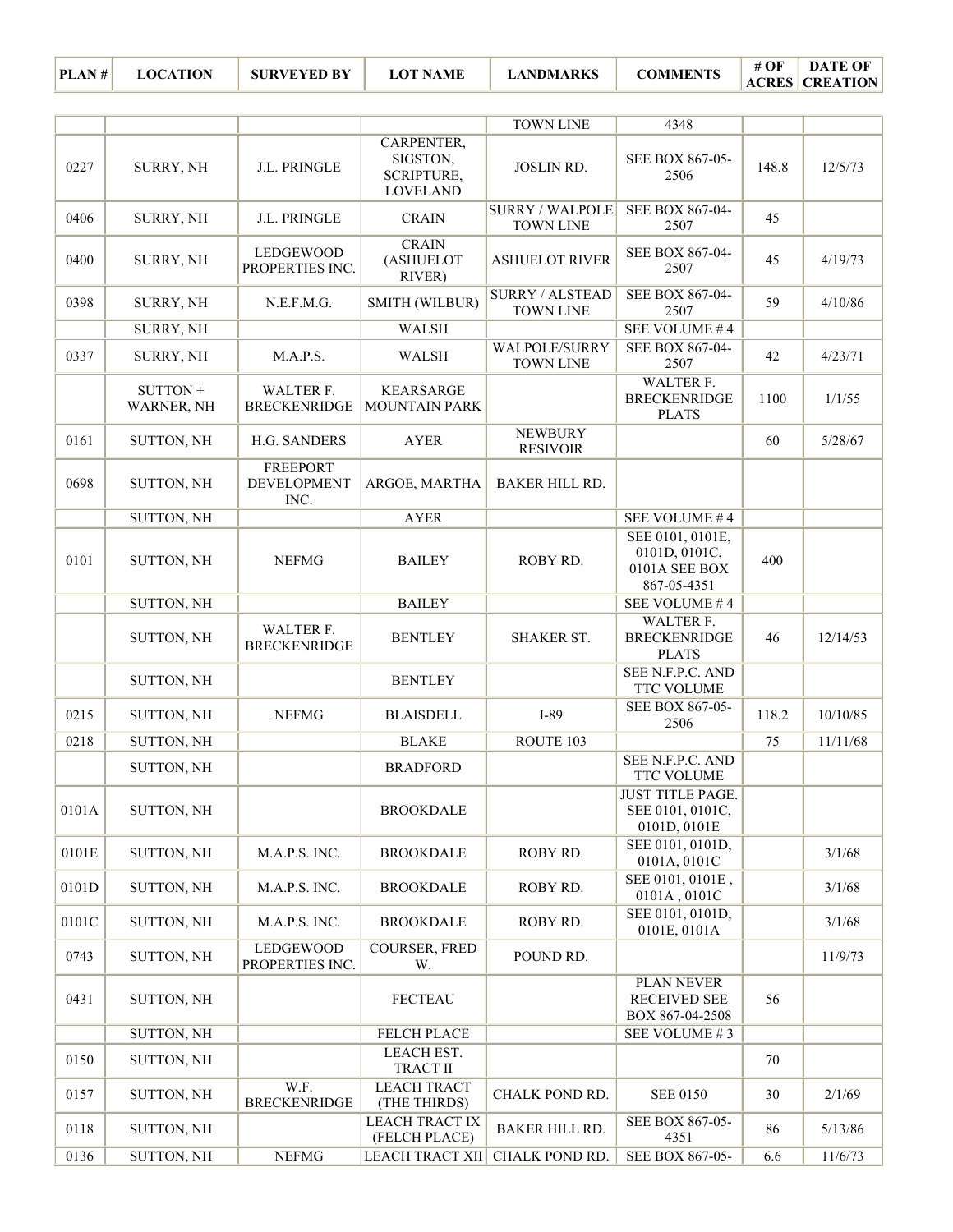| PLAN# | <b>LOCATION</b> | <b>SURVEYED BY</b> | <b>LOT NAME</b> | <b>LANDMARKS</b> | <b>COMMENTS</b> | # OF | <b>DATE OF</b><br><b>ACRES CREATION</b> |
|-------|-----------------|--------------------|-----------------|------------------|-----------------|------|-----------------------------------------|
|-------|-----------------|--------------------|-----------------|------------------|-----------------|------|-----------------------------------------|

|       |                              |                                               | (MEADOWS<br>LAND)                                        |                                                    | 4351                                             |       |         |
|-------|------------------------------|-----------------------------------------------|----------------------------------------------------------|----------------------------------------------------|--------------------------------------------------|-------|---------|
|       | SUTTON, NH                   |                                               | <b>NELSON</b>                                            |                                                    | SEE N.F.P.C. AND<br>TTC VOLUME                   |       |         |
|       | SUTTON, NH                   | WALTER F.<br><b>BRECKENRIDGE</b>              | <b>NELSON</b>                                            | POUND RD.                                          | WALTER F.<br><b>BRECKENRIDGE</b><br><b>PLATS</b> | 32    | 8/30/53 |
|       | SUTTON, NH                   |                                               | <b>NELSON</b>                                            |                                                    | SEE N.F.P.C. AND<br>TTC VOLUME                   |       |         |
| 0149  | SUTTON, NH                   | <b>NEFMG</b>                                  | PILLSBURY                                                |                                                    | SEE BOX 867-05-<br>4351                          | 9     | 1/5/86  |
|       | SUTTON, NH                   |                                               | <b>PINNACLE</b><br><b>PASTURE + THE</b><br><b>THIRDS</b> |                                                    | SEE VOLUME #3                                    |       |         |
| 0699  | SUTTON, NH                   | <b>FREEPORT</b><br><b>DEVELOPMENT</b><br>INC. | <b>PINNACLE</b><br>PASTURE +<br><b>THIRDS</b>            | CHALK POND RD.                                     |                                                  | 87.23 | 7/28/92 |
| 0390  | SUTTON, NH                   | M.A.P.S. INC.                                 | <b>PRESBY</b>                                            | POOR FARM RD.                                      |                                                  | 65    | 8/18/69 |
| 0392  | SUTTON, NH                   | M.A.P.S. INC.                                 | <b>ROBERTS</b>                                           |                                                    | SEE BOX 867-04-<br>2507                          | 40    | 3/12/71 |
|       | SUTTON, NH                   |                                               | <b>SARAH BAKER</b><br>(PUBLIC SERVICE<br>$CO.$ )         |                                                    | SEE VOLUME #3                                    |       |         |
|       | SUTTON, NH                   | WALTER F.<br><b>BRECKENRIDGE</b>              | <b>SARAH BAKER</b><br><b>FARM</b>                        | <b>SUTTON / WARNER</b><br><b>TOWN LINE</b>         | WALTER F.<br><b>BRECKENRIDGE</b><br><b>PLATS</b> | 240   | 7/1/53  |
|       | SUTTON, NH                   |                                               | $SMILEY + A$ .<br>MERRILL                                |                                                    | SEE VOLUME #3                                    |       |         |
|       | SUTTON, NH                   | WALTER F.<br><b>BRECKENRIDGE</b>              | SMILEY +<br>MERRILL, A.                                  | <b>SHAKER ST.</b>                                  | WALTER F.<br><b>BRECKENRIDGE</b><br><b>PLATS</b> | 96    |         |
| 0391  | SUTTON, NH                   | M.A.P.S. INC.                                 | <b>WILLIS</b>                                            | <b>PAVED TOWN</b><br><b>ROAD</b>                   | SEE BOX 867-04-<br>2507                          | 33    | 6/1/70  |
|       | SUTTON, $NH +$<br>WARNER, NH |                                               | <b>KEARSARGE</b><br><b>MOUNTAIN PARK</b>                 |                                                    | SEE N.F.P.C. AND<br>TTC VOLUME                   |       |         |
| 0484  | SWANZEY, NH                  |                                               | <b>B &amp; M RAILROAD</b>                                | WINCHESTER /<br><b>SWANZEY TOWN</b><br><b>LINE</b> | SEE BOX 867-04-<br>2509                          | 20    | 9/1/44  |
| 0472  | SWANZEY, NH                  | N.E.F.M.G.                                    | <b>BAILEY &amp;</b><br><b>OTHERS</b>                     | TALBOT HILL RD.                                    |                                                  | 249.7 | 2/19/86 |
| 0387A | SWANZEY, NH                  | <b>NEFMG</b>                                  | <b>BLOOM ESTATE</b>                                      | WINCHESTER /<br><b>SWANZEY TOWN</b><br><b>LINE</b> | <b>SEE 0387</b>                                  | 54.1  | 11/7/85 |
| 0387  | SWANZEY, NH                  | <b>LEDGEWOOD</b><br>PROPERTIES INC.           | <b>BLOOM ESTATE</b>                                      | <b>BOSTON &amp; MAINE</b><br><b>RAILROAD</b>       | SEE 0387A SEE<br>BOX 867-04-2507                 | 54.1  | 3/12/73 |
| 0473  | SWANZEY, NH                  | M.A.P.S.                                      | <b>DOWNING</b>                                           | RT. 32                                             | SEE BOX 867-04-<br>2509                          | 32.8  | 2/24/72 |
|       | SWANZEY, NH                  |                                               | <b>FIRMAN</b>                                            |                                                    | SEE BOX 867-04-<br>2510                          |       |         |
| 0483  | SWANZEY, NH                  | LEDGEWOOD<br>PROPERTIES INC.                  | <b>FIRMAN</b><br>(SAWMILL<br><b>ESTATES</b> )            | WITCOMB RD.                                        |                                                  | 31.3  | 9/22/72 |
| 0476  | SWANZEY, NH                  | M.A.P.S.                                      | <b>HAMILL</b>                                            | RT. 32                                             | SEE BOX 867-04-<br>2509                          | 34.6  | 3/3/72  |
| 0482  | SWANZEY, NH                  | LEDGEWOOD<br>PROPERTIES INC.                  | <b>HOWES</b>                                             | <b>ASHUELOT RIVER</b>                              | SEE BOX 867-04-<br>2509                          | 85    | 11/9/72 |
| 0478  | SWANZEY, NH                  | LEDGEWOOD<br>PROPERTIES INC.                  | <b>MASLEN</b>                                            | <b>BOSTON &amp; MAINE</b><br><b>RAILROAD</b>       | SEE BOX 867-04-<br>2509                          | 188.4 | 2/15/74 |
| 0474  | SWANZEY, NH                  | M.A.P.S.                                      | STONE, JOHN                                              | RT. 32                                             | SEE BOX 867-04-<br>2509                          | 46    | 3/1/72  |
| 0480  | SWANZEY, NH                  | M.A.P.S.                                      | <b>WARE</b>                                              | WHITCOMB RD.                                       | SEE BOX 867-04-                                  | 21.9  | 3/27/72 |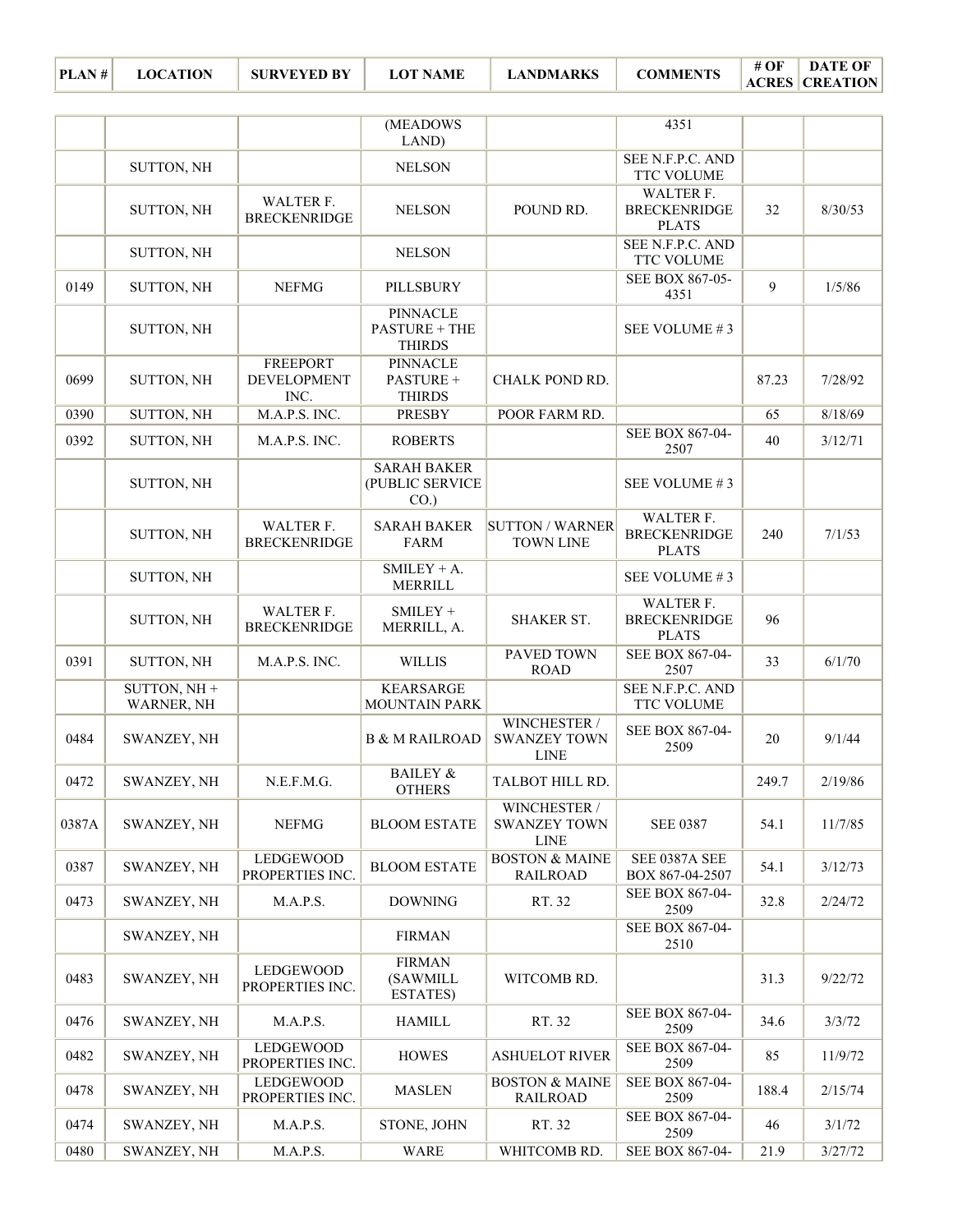| # OF | DATE OF                 |
|------|-------------------------|
|      | <b>ACRES   CREATION</b> |

|       |                  |                                         |                                         |                                             | 2509                                             |              |          |
|-------|------------------|-----------------------------------------|-----------------------------------------|---------------------------------------------|--------------------------------------------------|--------------|----------|
|       |                  |                                         | <b>CHESUNCOOK</b>                       |                                             | <b>PLAN NEVER</b>                                |              |          |
| 0569  | T3 R12, ME       |                                         | <b>CAMP</b>                             |                                             | <b>RECEIVED</b>                                  |              |          |
| 0523  | TEMPLE, NH       |                                         | FOREST-TEMPLE                           |                                             | PLAN NEVER<br><b>RECEIVED</b>                    | 80           |          |
| 0837  | THEFORD, VT      | M.A.P.S.                                | <b>UIHLEIN</b>                          | TURNPIKE RD.                                |                                                  | 15           | 7/5/72   |
| 0109  | THETFORD, VT     | <b>NEFMG</b>                            | <b>CLARK</b>                            | MUD POND RD.                                | SEE BOX 867-05-<br>4351                          | 18           | 10/1/64  |
|       | THETFORD, VT     |                                         | <b>KINSMAN</b>                          |                                             | SEE VOLUME #3                                    |              |          |
|       | THETFORD, VT     | WALTER F.<br><b>BRECKENRIDGE</b>        | <b>KINSMAN</b>                          | CLAY HILL RD.                               | WALTER F.<br><b>BRECKENRIDGE</b><br><b>PLATS</b> |              | 6/1/54   |
|       | TINMOUTH, VT     |                                         | <b>DUVAL</b>                            |                                             | SEE VOLUME #3                                    |              |          |
|       | TINMOUTH, VT     | WALTER F.<br><b>BRECKENRIDGE</b>        | <b>DUVAL</b>                            | CLARENDON /<br>TINMOUTH TOWN<br><b>LINE</b> | WALTER F.<br><b>BRECKENRIDGE</b><br><b>PLATS</b> | 62           | 4/19/60  |
| 0244  | TOPSHAM, ME      | LEDGEWOOD<br>PROPERTIES INC.            | <b>FISH</b>                             | ANDROSCOGGIN<br><b>RIVER</b>                | SEE BOX 867-05-<br>4350                          | 53           | 2/1/74   |
|       | UNITY, NH        |                                         | <b>ANDERSON</b>                         |                                             | SEE VOLUME #3                                    |              |          |
|       | UNITY, NH        | WALTER F.<br><b>BRECKENRIDGE</b>        | ANDERSON,<br>WALKER,<br>TARDIFF, BAILEY | UNITY / ACWORTH<br><b>TOWN LINE</b>         | WALTER F.<br><b>BRECKENRIDGE</b><br><b>PLATS</b> | 247          | 1/1/54   |
| 0402  | UNITY, NH        |                                         | <b>AVERY (KIBLIN</b><br>ACRES)          | POTATO HILL RD.                             | SEE BOX 867-04-<br>2507                          | 55           | 11/23/71 |
|       | UNITY, NH        |                                         | <b>BAILEY</b>                           |                                             | SEE VOLUME #3                                    |              |          |
|       | UNITY, NH        | WALTER F.<br><b>BRECKENRIDGE</b>        | <b>BAILEY</b>                           |                                             | WALTER F.<br><b>BRECKENRIDGE</b><br><b>PLATS</b> | 18           | 10/2/52  |
| 0379  | UNITY, NH        | <b>NEFMG</b>                            | <b>BAILEY PASTURE</b>                   |                                             | SEE 0379A SEE<br>BOX 867-04-2507                 | 17           | 5/26/86  |
| 0379A | UNITY, NH        | W.F.<br><b>BRECKENRIDGE</b>             | <b>BAILEY PASTURE</b>                   |                                             | <b>SEE 0379</b>                                  | 17           | 10/6/52  |
|       | UNITY, NH        | WALTER F.<br><b>BRECKENRIDGE</b>        | <b>BARTON</b>                           |                                             | WALTER F.<br><b>BRECKENRIDGE</b><br><b>PLATS</b> | 100          | 10/9/47  |
|       | UNITY, NH        |                                         | <b>BARTON</b>                           |                                             | SEE VOLUME #3                                    |              |          |
| 0727  | <b>UNITY, NH</b> | M.A.P.S.                                | BERRY, ROBERT                           | <b>BARTLETT RD.</b>                         |                                                  | 223          | 8/31/71  |
|       | UNITY, NH        |                                         | <b>BLAKE</b>                            |                                             | SEE VOLUME #3                                    |              |          |
| 0107  | UNITY, NH        | <b>NEFMG</b>                            | <b>BLAKE</b>                            | <b>STATE HIGHWAY</b>                        | <b>SEE 0107</b>                                  | 10           | 5/28/86  |
|       | UNITY, NH        | WALTER F.<br><b>BRECKENRIDGE</b>        | CANE, HARRY                             | CHARLESTOWN /<br>UNITY TOWN LINE            | WALTER F.<br><b>BRECKENRIDGE</b><br><b>PLATS</b> | 230          |          |
| 0444  | UNITY, NH        |                                         | COE                                     |                                             | SEE BOX 867-04-<br>2508                          | $\mathbf{1}$ | 6/1/68   |
|       | UNITY, NH        |                                         | <b>DAME</b>                             |                                             | SEE VOLUME #3                                    |              |          |
| 0178  | UNITY, NH        |                                         | <b>DANIELS</b>                          | WEST UNITY RD.                              | SEE BOX 867-05-<br>2506                          | 30           | 11/1/70  |
|       | UNITY, NH        | WALTER F.<br><b>BRECKENRIDGE</b>        | DANIELS, MIDDIE                         |                                             | WALTER F.<br><b>BRECKENRIDGE</b><br><b>PLATS</b> | 54           | 10/20/52 |
|       | UNITY, NH        |                                         | <b>DELUDE</b>                           |                                             | SEE N.F.P.C. AND<br>TTC VOLUME                   |              |          |
|       | UNITY, NH        |                                         | <b>DRAPER</b>                           |                                             | SEE VOLUME #3                                    |              |          |
|       | UNITY, NH        | <b>WALTER F.</b><br><b>BRECKENRIDGE</b> | <b>DRAPER</b>                           | <b>UNITY BROOK</b>                          | WALTER F.<br><b>BRECKENRIDGE</b><br><b>PLATS</b> | 148          | 1/1/55   |
| 0503  | UNITY, NH        | <b>LEDGEWOOD</b><br>PROPERTIES INC.     | <b>EASTMAN</b>                          | EASTMAN DR.                                 | SEE BOX 867-05-<br>2505                          | 49           | 10/19/72 |
|       | UNITY, NH        |                                         | <b>EMERSON</b>                          |                                             | SEE VOLUME #3                                    |              |          |
|       | UNITY, NH        | <b>WALTER F.</b><br><b>BRECKENRIDGE</b> | <b>EMERSON</b>                          | PIKE HILL RD.                               | WALTER F.<br><b>BRECKENRIDGE</b>                 | 150          | 1/1/54   |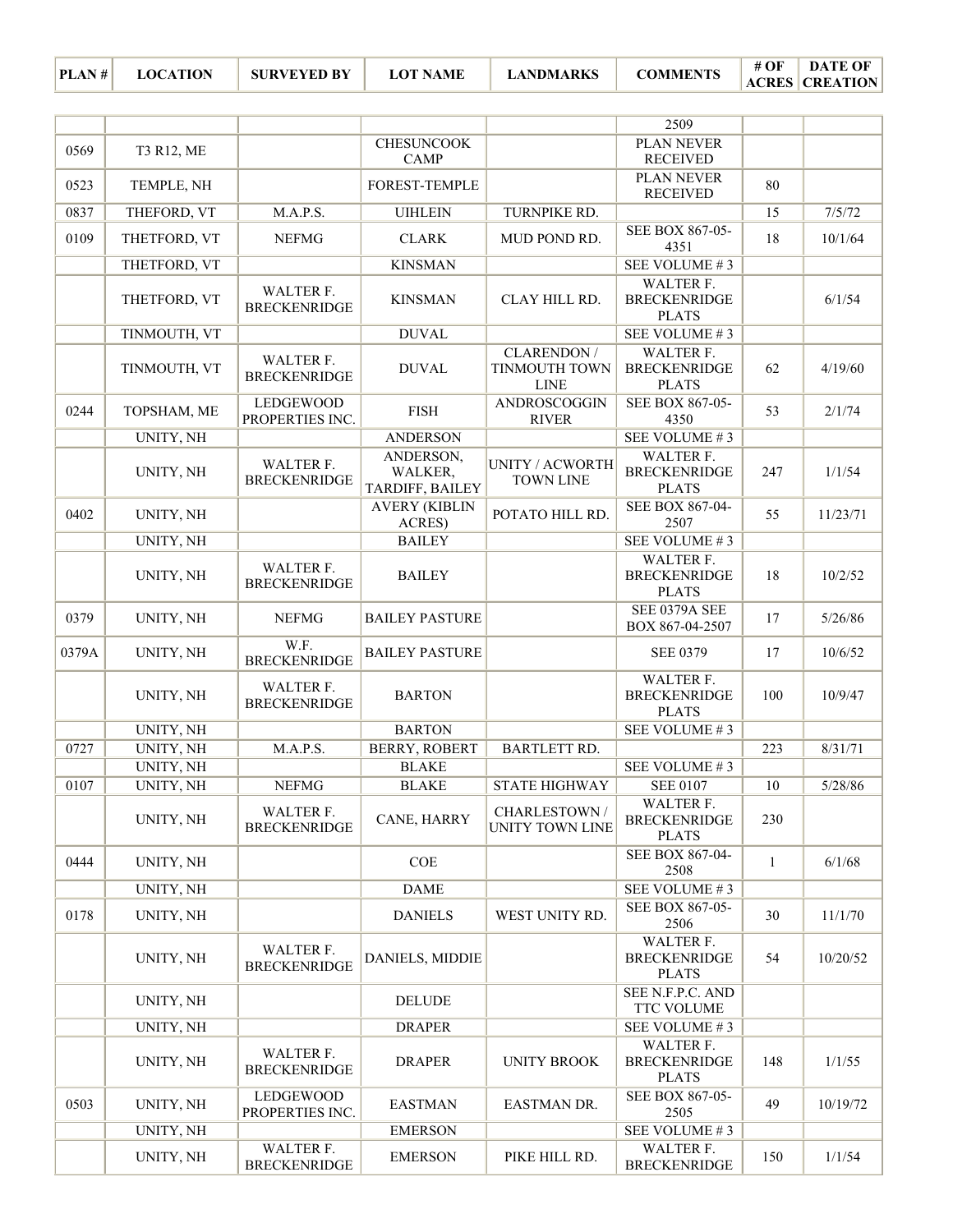| $ PLAN # $ LOCATION | – SURVEYED BY | <b>LOT NAME</b> | ' LANDMARKS . | COMMENTS | # OF | <b>DATE OF</b>        |
|---------------------|---------------|-----------------|---------------|----------|------|-----------------------|
|                     |               |                 |               |          |      | <b>ACRES CREATION</b> |

|       |                  |                                     |                                               |                                       | <b>PLATS</b>                                            |      |          |
|-------|------------------|-------------------------------------|-----------------------------------------------|---------------------------------------|---------------------------------------------------------|------|----------|
|       | <b>UNITY, NH</b> |                                     | <b>FRANK REED</b>                             |                                       | SEE VOLUME #3                                           |      |          |
| 0757  | UNITY, NH        | N.E.F.M.G.                          | FUSSCA, PETER +<br><b>HELEN</b>               | LITTLE SUGAR<br><b>RIVER</b>          |                                                         |      | 11/10/80 |
| 0758  | UNITY, NH        | N.E.F.M.G.                          | GALPIN, PHEBE E.                              |                                       |                                                         |      | 5/29/80  |
|       | UNITY, NH        |                                     | <b>HARRY CAINE</b>                            |                                       | SEE VOLUME #3                                           |      |          |
| 0123  | UNITY, NH        | <b>NEFMG</b>                        | <b>HAWKINS</b>                                | <b>CLAREMONT /</b><br>UNITY TOWN LINE | <b>3 PLANS SEE BOX</b><br>867-05-4351                   | 545  | 6/24/86  |
|       | UNITY, NH        |                                     | HAWKINS +<br><b>STONE</b>                     |                                       | SEE VOLUME #3                                           |      |          |
| 0495  | UNITY, NH        | N.E.F.M.G.                          | HOWE, C.                                      | CLAREMONT /<br>UNITY TOWN LINE        |                                                         | 60   | 8/21/70  |
| 0786  | UNITY, NH        | N.E.F.M.G.                          | <b>LA CLAIR</b>                               | <b>BIBLE HILL RD.</b>                 | SEE BOX 867-05-<br>2505                                 | 30   | 3/7/80   |
|       | UNITY, NH        |                                     | <b>LEMERE</b>                                 |                                       | SEE VOLUME #3                                           |      |          |
|       | UNITY, NH        | WALTER F.<br><b>BRECKENRIDGE</b>    | LEMERE +<br><b>DELUDE</b>                     | <b>BARTLETT RD.</b>                   | WALTER F.<br><b>BRECKENRIDGE</b><br><b>PLATS</b>        | 296  | 10/1/53  |
| 0796  | UNITY, NH        | N.E.F.M.G.                          | <b>LIGHT</b>                                  | <b>LITTLE SUGAR</b><br><b>RIVER</b>   |                                                         | 205  | 7/2/80   |
|       | UNITY, NH        |                                     | <b>LUFKIN</b>                                 |                                       | SEE VOLUME #3                                           |      |          |
|       | UNITY, NH        | WALTER F.<br><b>BRECKENRIDGE</b>    | <b>LUFKIN</b>                                 | <b>SUGAR RIVER</b>                    | <b>WALTER F.</b><br><b>BRECKENRIDGE</b><br><b>PLATS</b> | 80   | 1/24/46  |
|       | UNITY, NH        |                                     | M. DANIELS                                    |                                       | SEE VOLUME #4                                           |      |          |
|       | UNITY, NH        |                                     | <b>MIDDIE DANIELS</b><br>(COLD POND<br>TRACT) |                                       | SEE VOLUME #3                                           |      |          |
|       | UNITY, NH        |                                     | <b>MILLER</b>                                 |                                       | SEE VOLUME #3                                           |      |          |
| 0804  | UNITY, NH        | N.E.F.M.G.                          | OAKLEY,<br><b>MAURICE</b>                     | <b>LITTLE SUGAR</b><br><b>RIVER</b>   | SEE BOX 867-05-<br>2505                                 | 132  | 1/11/79  |
| 0370  | UNITY, NH        | W.F.<br><b>BRECKENRIDGE</b>         | <b>PINARD</b>                                 | NEWPORT/UNITY<br><b>TOWN LINE</b>     | SEE BOX 867-04-<br>2507                                 | 250  | 1/1/55   |
|       | UNITY, NH        |                                     | PINARD                                        |                                       | <b>SEE N.F.P.C. AND</b><br>TTC VOLUME                   |      |          |
|       | UNITY, NH        | WALTER F.<br><b>BRECKENRIDGE</b>    | <b>PLUMMER</b>                                | UNITY / ACWORTH<br><b>TOWN LINE</b>   | WALTER F.<br><b>BRECKENRIDGE</b><br><b>PLATS</b>        | 109  |          |
|       | UNITY, NH        |                                     | <b>PLUMMER</b>                                |                                       | SEE VOLUME #3                                           |      |          |
| 0153  | UNITY, NH        | <b>LEDGEWOOD</b><br>PROPERTIES INC. | <b>ROSSITER</b>                               | <b>TOWN LINE</b><br><b>MOUMENTS</b>   | SEE BOX 867-05-<br>4351                                 | 96.3 | 6/7/73   |
| 0721  | UNITY, NH        |                                     | RUSSELL,<br><b>BASTIAN</b>                    | TURKEY RD.                            |                                                         | 83.1 | 11/5/71  |
|       | UNITY, NH        |                                     | <b>SLACK</b>                                  |                                       | <b>SEE N.F.P.C. AND</b><br>TTC VOLUME                   |      |          |
|       | UNITY, NH        |                                     | <b>SLACK</b>                                  |                                       | SEE N.F.P.C. AND<br>TTC VOLUME                          |      |          |
|       | UNITY, NH        | WALTER F.<br><b>BRECKENRIDGE</b>    | <b>SLACK</b>                                  |                                       | WALTER F.<br><b>BRECKENRIDGE</b><br><b>PLATS</b>        | 60   | 8/1/53   |
|       | UNITY, NH        | WALTER F.<br><b>BRECKENRIDGE</b>    | <b>SLACK</b>                                  | <b>LITTLE SUGAR</b><br><b>RIVER</b>   | WALTER F.<br><b>BRECKENRIDGE</b><br><b>PLATS</b>        | 90   | 8/1/53   |
| 0210B | UNITY, NH        | W.F.<br><b>BRECKENRIDGE</b>         | <b>SMITH</b>                                  | WHISKY RD.                            | SEE 0211 + 0211A<br>SEE BOX 867-05-<br>2506             | 169  | 5/26/71  |
| 0210A | UNITY, NH        | J.C. LAMBERT                        | <b>SMITH</b>                                  | WHISKY RD.                            | SEE 0211 + 0211B<br>SEE BOX 867-05-<br>2506             | 169  | 10/31/67 |
|       | UNITY, NH        |                                     | <b>SMITH</b>                                  |                                       | SEE VOLUME #4                                           |      |          |
|       | UNITY, NH        | WALTER F.                           | <b>STOCKWELL</b>                              |                                       | WALTER F.                                               | 125  | 11/7/53  |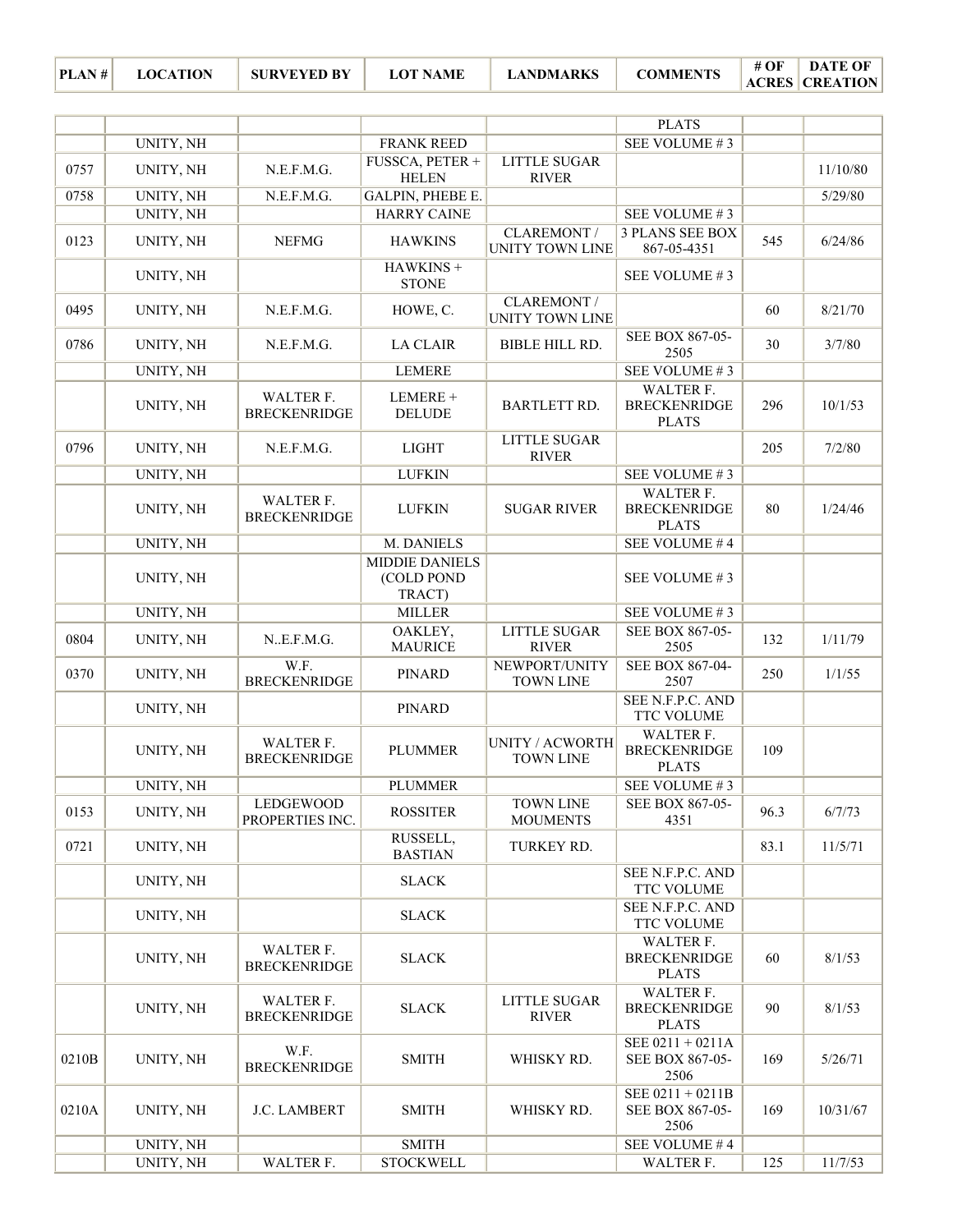|      |              | <b>BRECKENRIDGE</b>              |                                      |                                      | <b>BRECKENRIDGE</b><br><b>PLATS</b>              |                |          |
|------|--------------|----------------------------------|--------------------------------------|--------------------------------------|--------------------------------------------------|----------------|----------|
|      | UNITY, NH    |                                  | STOCKWELL (12A<br>LOT)               |                                      | SEE VOLUME #3                                    |                |          |
|      | UNITY, NH    |                                  | STOCKWELL (60A<br>LOT)               |                                      | SEE VOLUME #3                                    |                |          |
|      | UNITY, NH    |                                  | <b>STONE</b>                         |                                      | SEE N.F.P.C. AND<br><b>TTC VOLUME</b>            |                |          |
|      | UNITY, NH    | WALTER F.<br><b>BRECKENRIDGE</b> | STONE (HALL,<br>C.A.)                | UNITY / LEMPSTER<br><b>TOWN LINE</b> | WALTER F.<br><b>BRECKENRIDGE</b><br><b>PLATS</b> | 80             | 12/22/53 |
| 0830 | UNITY, NH    | N.E.F.M.G.                       | STROUT, AUSTIN<br>+ VIRGINIA         |                                      |                                                  | 26             | 8/13/80  |
| 0828 | UNITY, NH    | N.E.F.M.G.                       | STROUT,<br>HERBERT + LOIS            |                                      |                                                  |                | 6/4/80   |
| 0829 | UNITY, NH    | N.E.F.M.G.                       | STROUT, PERLEY<br>+ MARCIA           |                                      |                                                  | 25             | 8/8/80   |
|      | UNITY, NH    | WALTER F.<br><b>BRECKENRIDGE</b> | TAYLOR +<br><b>EMERSON</b>           | <b>SUGAR RIVER</b>                   | WALTER F.<br><b>BRECKENRIDGE</b><br><b>PLATS</b> | 275            | 1/1/46   |
|      | UNITY, NH    |                                  | TAYLOR-<br><b>EMERSON</b>            |                                      | SEE VOLUME #3                                    |                |          |
|      | UNITY, NH    |                                  | TENNEY +<br><b>HARTEN</b>            |                                      | SEE VOLUME #3                                    |                |          |
|      | UNITY, NH    | WALTER F.<br><b>BRECKENRIDGE</b> | TENNEY +<br><b>HARTEN</b>            |                                      | WALTER F.<br><b>BRECKENRIDGE</b><br><b>PLATS</b> | 195            | 9/1/45   |
| 0210 | UNITY, NH    | K.S. ROCKWELL                    | <b>TOWERING PINES</b>                | WHISKY RD.                           | SEE 0211A + 0211B<br>SEE BOX 867-05-<br>2506     | 169            | 7/29/70  |
|      | UNITY, NH    |                                  | TUTHERLEY                            |                                      | SEE VOLUME #3                                    |                |          |
|      | UNITY, NH    | WALTER F.<br><b>BRECKENRIDGE</b> | TUTHERLEY                            | <b>SUGAR RIVER</b>                   | WALTER F.<br><b>BRECKENRIDGE</b><br><b>PLATS</b> | 60             | 11/13/52 |
| 0158 | UNITY, NH    | M.A.P.S INC.                     | <b>VAUGHN</b>                        | OLD MICA MINE                        | SEE BOX 867-05-<br>2506                          | 105            | 5/12/69  |
|      | UNITY, NH    |                                  | WALKER,<br>TARDIFF+<br><b>BAILEY</b> |                                      | SEE N.F.P.C. AND<br>TTC VOLUME                   |                |          |
| 0513 | UNITY, NH    |                                  | ZULLO                                |                                      | <b>PLAN NEVER</b><br><b>RECEIVED</b>             | 1              |          |
| 0741 | UNTIY, NH    | N.E.F.M.G.                       | BLOOD, LESLIE +<br><b>HAZEL</b>      |                                      |                                                  | 78             | 3/24/80  |
| 0365 | UNTIY, NH    |                                  | PARKER LAND                          |                                      | <b>NEVER</b><br><b>RECEIEVED</b>                 | 11             |          |
| 0424 | UNTIY, NH    | N.E.F.M.G.                       | PORTER DEXTER<br><b>PROPERTY</b>     | CHARLESTOWN /<br>UNITY TOWN LINE     | SEE BOX 867-04-<br>2508                          | 116            | 12/12/68 |
| 0580 | VA           |                                  | <b>CEDAR ISLAND</b>                  |                                      | PLAN NEVER<br><b>RECEIVED</b>                    |                |          |
| 0291 | WALES, MASS. | <b>NEFMG</b>                     | <b>ROYCE</b>                         | NEW CITY ROAD                        | <b>SEE 0291</b>                                  | 60             | 5/5/86   |
| 0385 | WALPOLE, NH  | LEDGEWOOD<br>PROPERTIES INC.     | <b>BUTLER</b>                        | ROUTE 12                             | SEE BOX 867-04-<br>2507                          | $10\,$         | 2/23/76  |
| 0457 | WALPOLE, NH  | M.A.P.S.                         | <b>CURRIE</b>                        | <b>OLD TURNPIKE</b><br>RD.           | SEE BOX 867-06-<br>4348                          | 288.5          | 12/27/71 |
| 0470 | WALPOLE, NH  | M.A.P.S.                         | DAVIS, ROBERTS                       | <b>RICE LANE</b>                     |                                                  | 1              | 8/15/72  |
| 0505 | WALPOLE, NH  |                                  | <b>KISSELL</b>                       |                                      | PLAN NEVER<br><b>RECEIVED</b>                    | $\overline{2}$ |          |
| 0399 | WALPOLE, NH  | M.A.P.S.                         | $LONG + ROLLINS$                     | <b>RICE MOUNTAIN</b><br>RD.          | SEE BOX 867-04-<br>2507                          | 98             | 11/10/71 |
| 0498 | WALPOLE, NH  | LEDGEWOOD<br>PROPERTIES INC.     | MAYBELLE<br><b>JENNISON</b>          | WHIPPLE HILL RD.                     | SEE BOX 867-04-<br>2509                          | 3              | 8/14/73  |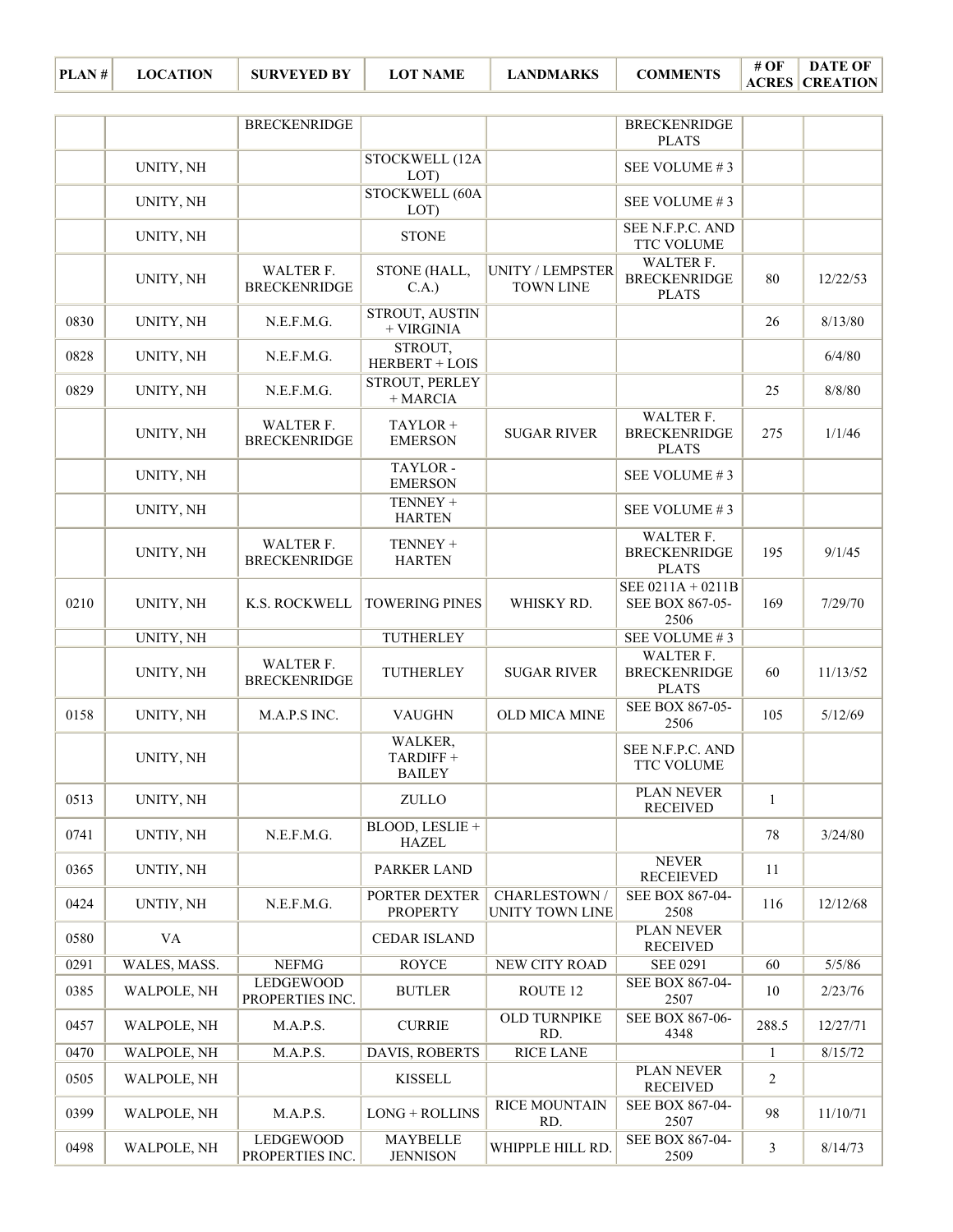| 0851  | WALPOLE, NH           | K.S. ROCKWELL                                       | <b>RICE MOUNTAIN</b>                              | <b>WALPOLE VALLEY</b><br>RD.                             |                                                  |       | 4/25/78  |
|-------|-----------------------|-----------------------------------------------------|---------------------------------------------------|----------------------------------------------------------|--------------------------------------------------|-------|----------|
| 0450A | WALPOLE, NH           | LEDGEWOOD<br>PROPERTIES INC.                        | RT.123                                            | RT.123                                                   | SEE BOX 867-06-<br>4348                          | 68    | 12/21/72 |
| 0500  | WALPOLE, NH           | LEDGEWOOD<br>PROPERTIES INC.                        | <b>SCOTT</b><br>WELLINGTON (<br><b>JENNISON</b> ) | WHIPPLE HILL RD.                                         | SEE BOX 867-05-<br>2505                          | 55    | 12/22/72 |
| 0394  | WALPOLE, NH           | M.A.P.S. INC.                                       | <b>WALPOLE</b><br>VALLEY (ROCK)<br>(RICE MTN.)    | <b>RICE MOUNTAIN</b><br>RD.                              | SEE BOX 867-04-<br>2507                          | 187.6 | 8/15/72  |
| 0397  | WALPOLE, NH           | M.A.P.S. INC.                                       | <b>WELLINGTON</b><br>(WILBUR)                     | <b>SCOVILLE RD.</b>                                      | SEE BOX 867-04-<br>2507                          | 44    | 4/6/71   |
|       | WARE, MA              |                                                     | <b>WASSER</b>                                     |                                                          | SEE BOX 867-04-<br>2510                          |       |          |
| 0545  | WARE, MA              | N.E.F.M.G.                                          | <b>WASSER</b>                                     | COFFEY RD.                                               |                                                  | 40    | 9/30/86  |
| 0368  | WARNER, NH            |                                                     | <b>BLAKE (CAROL)</b>                              |                                                          | PLAN NEVER<br><b>RECEIVED</b>                    | 25    |          |
| 0745  | WARNER, NH            | M.A.P.S.                                            | DENSMORE,<br><b>CHARLES</b>                       | <b>WARNER RIVER</b>                                      |                                                  | 1.8   | 6/1/68   |
| 0527  | WARNER, NH            | <b>LEDGEWOOD</b><br>PROPERTIES INC.                 | MORRIS, CARL                                      |                                                          | SEE BOX 867-05-<br>2505                          | 55.6  | 10/10/17 |
| 0824  | WARNER, NH            | M.A.P.S.                                            | SISUM ADOLF +<br><b>JULIE</b>                     | <b>WARNER RIVER</b>                                      |                                                  | 61    | 2/1/69   |
| 0843  | WARNER, NH            |                                                     | <b>WHITMAN</b>                                    |                                                          |                                                  |       |          |
| 0508  | WARWICK, MA           | N.E.F.M.G.                                          | ALEXANDER,<br><b>AMOS</b>                         | NH / MA STATE<br><b>BORDER</b>                           | SEE BOX 867-05-<br>2505                          | 755.8 | 6/22/74  |
| 0543  | WARWICK, MA           | N.E.F.M.G.                                          | <b>BLACK OAK</b>                                  | NORTHFIELD RD.                                           | <b>SEE 0543A</b>                                 | 325   | 5/12/83  |
| 0543A | WARWICK, MA           | N.E.F.M.G.                                          | <b>BLACK OAK</b>                                  | NORTHFIELD RD.                                           | <b>SEE 0543</b>                                  | 325   | 5/26/82  |
| 0688  | WARWICK, MA           | ALMER,<br>HUNTLEY,<br>JUNIOR +<br><b>ASSOCIATES</b> | LOTS 7, 8, 9, $10 +$<br>11                        | NORTHFIELD RD.                                           |                                                  |       |          |
| 0697  | WASHINGTON, NH        | N.E.F.M.G.                                          | <b>BANKS, LLOYD</b>                               | <b>WASHINGTON RD.</b>                                    |                                                  | 45    | 1/18/83  |
|       | <b>WASHINGTON, NH</b> |                                                     | <b>BLANCHARD</b>                                  |                                                          | SEE N.F.P.C. AND<br><b>TTC VOLUME</b>            |       |          |
|       | WASHINGTON, NH        | WALTER F.<br><b>BRECKENRIDGE</b>                    | <b>BLANCHARD</b>                                  | <b>WASHINGTON /</b><br>STODDARD TOWN<br><b>LINE</b>      | WALTER F.<br><b>BRECKENRIDGE</b><br><b>PLATS</b> | 60    | 7/1/55   |
|       | <b>WASHINGTON, NH</b> | WALTER F.<br><b>BRECKENRIDGE</b>                    | <b>BLANCHARD</b>                                  | WASHINGTON /<br>STODDARD TOWN<br>LINE                    | WALTER F.<br><b>BRECKENRIDGE</b><br><b>PLATS</b> | 100   | 5/1/54   |
|       | WASHINGTON, NH        |                                                     | <b>BLANCHARD</b>                                  |                                                          | SEE N.F.P.C. AND<br>TTC VOLUME                   |       |          |
|       | <b>WASHINGTON, NH</b> | WALTER F.<br><b>BRECKENRIDGE</b>                    | <b>BUFFUM</b>                                     | <b>SECOND NEW</b><br><b>HAMPSHIRE</b><br><b>TURNPIKE</b> | WALTER F.<br><b>BRECKENRIDGE</b><br><b>PLATS</b> | 119   | 1/1/55   |
|       | WASHINGTON, NH        |                                                     | <b>BUFFUM</b>                                     |                                                          | SEE N.F.P.C. AND<br>TTC VOLUME                   |       |          |
|       | WASHINGTON, NH        |                                                     | CARR                                              |                                                          | SEE VOLUME #3                                    |       |          |
| 0502B | WASHINGTON, NH        | LEDGEWOOD<br>PROPERTIES INC.                        | <b>CONKLIN</b>                                    | MONADNOCK NO.<br>8 RD.                                   | SEE 0502 + 0502A                                 | 281.5 | 5/2/73   |
| 0502  | WASHINGTON, NH        | LEDGEWOOD<br>PROPERTIES INC.                        | <b>CONKLIN</b>                                    | MONADNOCK NO.<br>8 RD.                                   | SEE 0502A + 0502B<br>SEE BOX 867-05-<br>2505     | 281.5 | 5/2/73   |
| 0502A | WASHINGTON, NH        | LEDGEWOOD<br>PROPERTIES INC.                        | <b>CONKLIN</b>                                    | <b>COTTAGE RD</b>                                        | SEE 0502 + 0502B                                 | 281.5 | 11/15/73 |
|       | WASHINGTON, NH        |                                                     | <b>COPELAND</b>                                   |                                                          | SEE N.F.P.C. AND<br>TTC VOLUME                   |       |          |
|       | <b>WASHINGTON, NH</b> | WALTER F.<br><b>BRECKENRIDGE</b>                    | <b>COPELAND</b>                                   |                                                          | WALTER F.<br><b>BRECKENRIDGE</b><br><b>PLATS</b> | 15    | 9/1/53   |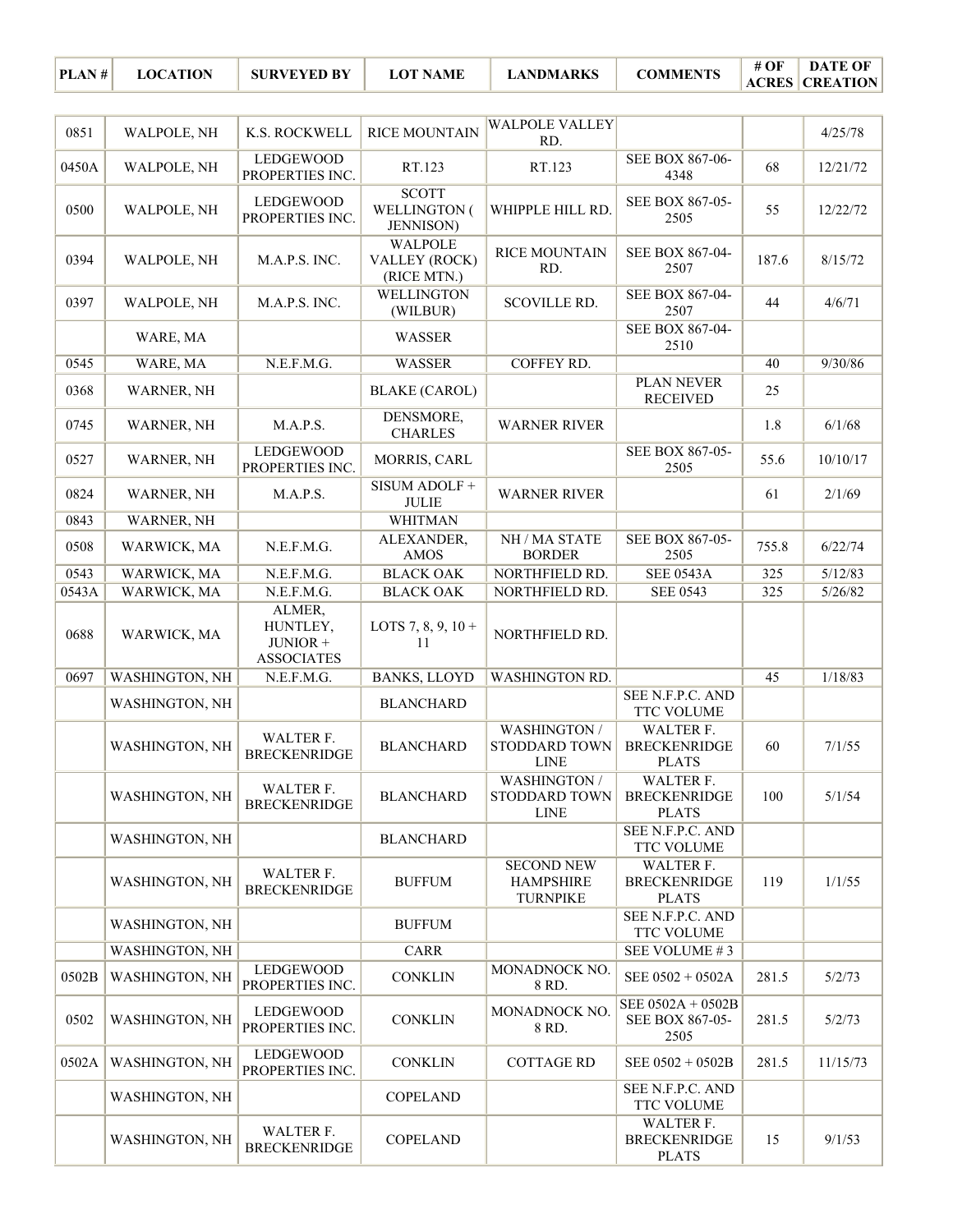| PLAN# | <b>LOCATION</b> | <b>SURVEYED BY</b> | <b>LOT NAME</b> | <b>LANDMARKS</b> | <b>COMMENTS</b> | # OF | <b>DATE OF</b>        |
|-------|-----------------|--------------------|-----------------|------------------|-----------------|------|-----------------------|
|       |                 |                    |                 |                  |                 |      | <b>ACRES CREATION</b> |

| 0112  | <b>WASHINGTON, NH</b>                         | <b>NEFMG</b>                        | <b>CRAIG</b>                                      | <b>BRADFORD</b> /<br><b>WASHINGTON</b><br><b>TOWN LINE</b> | SEE BOX 867-05-<br>4351                                     | 53.4  | 3/28/86 |
|-------|-----------------------------------------------|-------------------------------------|---------------------------------------------------|------------------------------------------------------------|-------------------------------------------------------------|-------|---------|
|       | WASHINGTON, NH                                |                                     | <b>CRAIG</b>                                      |                                                            | SEE VOLUME #4                                               |       |         |
|       | WASHINGTON, NH                                | WALTER F.<br><b>BRECKENRIDGE</b>    | <b>EASTMAN</b><br>(DRAPER)                        | <b>OLD MOUNTAIN</b><br>RD.                                 | WALTER F.<br><b>BRECKENRIDGE</b><br><b>PLATS</b>            | 65    | 1/1/55  |
|       | <b>WASHINGTON, NH</b>                         |                                     | <b>EASTMAN - AYER</b><br>(DRAPER)                 |                                                            | SEE VOLUME #3                                               |       |         |
|       | WASHINGTON, NH                                |                                     | $HOYT + WOOD$                                     |                                                            | SEE N.F.P.C. AND<br>TTC VOLUME                              |       |         |
|       | <b>WASHINGTON, NH</b>                         | WALTER F.<br><b>BRECKENRIDGE</b>    | <b>LOVELL</b><br><b>MOUNTAIN</b><br><b>TRACTS</b> |                                                            | <b>WALTER F.</b><br><b>BRECKENRIDGE</b><br>PLATS (OVERSIZE) | 705   | 1/1/53  |
|       | WASHINGTON, NH                                |                                     | <b>LOVEWELL</b><br><b>MOUNTAIN</b>                |                                                            | SEE VOLUME #3                                               |       |         |
|       | WASHINGTON, NH                                |                                     | <b>MILLEN</b>                                     |                                                            | SEE VOLUME #3                                               |       |         |
|       | <b>WASHINGTON, NH</b>                         |                                     | <b>PEASLEY</b>                                    |                                                            | SEE VOLUME #4                                               |       |         |
| 0146  | WASHINGTON, NH                                | <b>NEFMG</b>                        | <b>PEASLEY</b>                                    | KINGSBURY HILL                                             | SEE BOX 867-05-<br>4351                                     | 50    | 5/28/86 |
|       | WASHINGTON, NH                                |                                     | <b>PERKINS</b>                                    |                                                            | SEE N.F.P.C. AND<br><b>TTC VOLUME</b>                       |       |         |
|       | WASHINGTON, NH                                |                                     | <b>UPTON</b>                                      |                                                            | SEE VOLUME #3                                               |       |         |
|       | WASHINGTON, NH                                | WALTER F.<br><b>BRECKENRIDGE</b>    | <b>UPTON</b>                                      | STOWELL RD.                                                | WALTER F.<br><b>BRECKENRIDGE</b><br><b>PLATS</b>            | 115   | 6/10/54 |
|       | WASHINGTON, NH                                |                                     | <b>WILD LAKE</b>                                  |                                                            | SEE BOX 867-04-<br>2510                                     |       |         |
|       | WATHERSFIELD,<br><b>VT</b>                    |                                     | <b>CURRIER</b>                                    |                                                            | SEE N.F.P.C. AND<br>TTC VOLUME                              |       |         |
| 0214  | WEARE, NH                                     |                                     | <b>BIGWOOD</b>                                    | ROUTE 149                                                  |                                                             | 128   | 1/14/70 |
| 0106A | WEARE, NH                                     | M.A.P.S. INC.                       | <b>BLAKE</b>                                      | RT. 77                                                     | $\overline{\text{SEE }0106 + 0106B}$                        | 21.1  | 7/21/72 |
| 0106B | WEARE, NH                                     | <b>LEDGEWOOD</b><br>PROPERTIES INC. | <b>BLAKE</b>                                      | SOUTH RD.                                                  | SEE 0106 + 0106A                                            | 62    | 2/16/73 |
| 0106  | WEARE, NH                                     | M.A.P.S. INC.                       | <b>BLAKE</b>                                      | RT. 77                                                     | SEE 0106A + 0106B<br>SEE BOX 867-05-<br>4351                | 83.1  | 5/1/72  |
| 0128  | WEARE, NH                                     | LEDGEWOOD<br>PROPERTIES INC.        | <b>HUSKIE</b>                                     |                                                            | SEE 0128A + 0128B<br>SEE BOX 867-05-<br>4351                | 121.2 | 7/16/73 |
|       | WEARE, NH                                     |                                     | <b>HUSKIE</b>                                     |                                                            | SEE VOLUME #4                                               |       |         |
| 0128B | WEARE, NH                                     | M.A.P.S. INC.                       | <b>HUSKIE</b>                                     |                                                            | $SEE 0128 + 0128A$                                          | 58.7  | 7/6/72  |
| 0128A | WEARE, NH                                     | <b>LEDGEWOOD</b><br>PROPERTIES INC. | <b>HUSKIE</b>                                     |                                                            | SEE $0128 + 0128B$                                          | 62.5  | 8/15/72 |
|       | WEATHERSFIELD +<br>WEST WINDSOR,<br><b>VT</b> | WALTER F.<br><b>BRECKENRIDGE</b>    | <b>SLAYTON</b>                                    | <b>LITTLE ASCUTNEY</b><br><b>MOUNTAIN</b>                  | WALTER F.<br><b>BRECKENRIDGE</b><br><b>PLATS</b>            | 450   |         |
|       | WEATHERSFIELD,<br><b>VT</b>                   | WALTER F.<br><b>BRECKENRIDGE</b>    | <b>CURRIER</b>                                    |                                                            | WALTER F.<br><b>BRECKENRIDGE</b><br><b>PLATS</b>            | 25    | 1/15/53 |
| 0525  | WEATHERSFIELD,<br><b>VT</b>                   |                                     | HOME HILL FARM<br>(CHABOT)                        |                                                            | PLAN NEVER<br><b>RECEIVED</b>                               |       |         |
|       | WEATHERSFIELD,<br><b>VT</b>                   | WALTER F.<br><b>BRECKENRIDGE</b>    | <b>LOCKWOOD</b>                                   | RT. 5                                                      | <b>WALTER F.</b><br><b>BRECKENRIDGE</b><br><b>PLATS</b>     | 85    | 10/1/53 |
|       | WEATHERSFIELD,<br><b>VT</b>                   |                                     | <b>LOCKWOOD</b>                                   |                                                            | SEE VOLUME #3                                               |       |         |
| 0815  | WEATHERSFIELD,<br><b>VT</b>                   |                                     | REGAN, ROBERT                                     | <b>GOULDEN RIDGE</b><br>RD.                                |                                                             | 60.5  | 10/1/71 |
|       | WEATHERSFIELD,                                |                                     |                                                   |                                                            | SEE VOLUME #3                                               |       |         |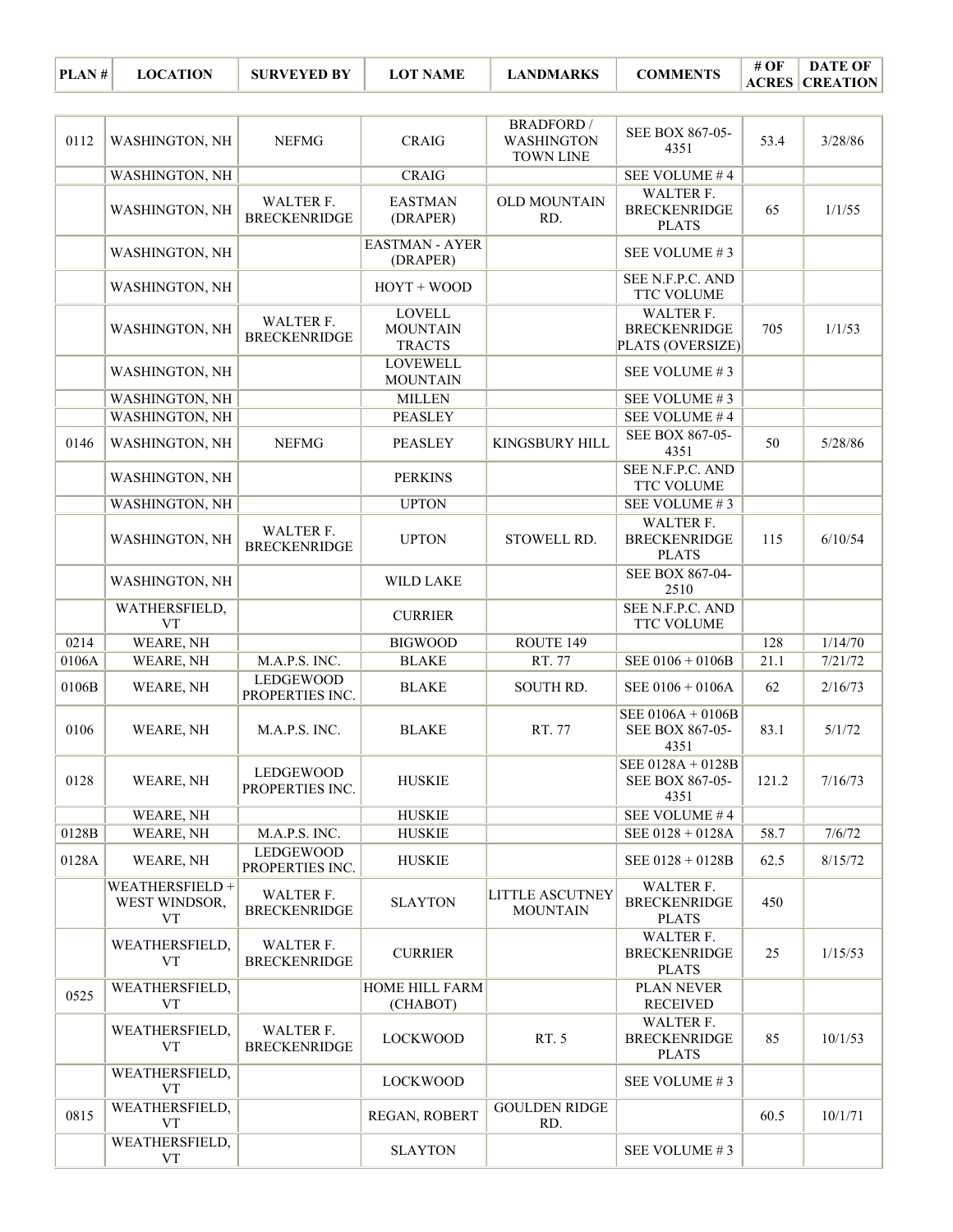|       | WEATHERSFIELD,<br><b>VT</b>    |                                                          | <b>SLAYTON - LAND</b><br><b>SOLD TO STATE</b>                    |                                                      | SEE VOLUME #3                                               |                |          |
|-------|--------------------------------|----------------------------------------------------------|------------------------------------------------------------------|------------------------------------------------------|-------------------------------------------------------------|----------------|----------|
| 0306  | WEBSTER, NH                    | N.E.F.M.G.                                               | <b>BARNARD</b>                                                   | <b>BEAVER BOG</b>                                    | SEE BOX 867-04-<br>2507                                     | 97.4           | 6/25/65  |
| 0433  | WEBSTER, NH                    | LEDGEWOOD<br>PROPERTIES INC.                             | COLBY, ETHEL                                                     | RT.127                                               | SEE BOX 867-04-<br>2508                                     | 42             | 11/20/78 |
| 0459A | WEBSTER, NH                    | LEDGEWOOD<br>PROPERTIES INC.                             | FRENCH, JOHN                                                     | LITTLE HILL RD.                                      | SEE 0459B + 0459C<br>SEE BOX 867-06-<br>4348                | 347            | 3/23/72  |
| 0459B | WEBSTER, NH                    | <b>LEDGEWOOD</b><br>PROPERTIES INC.                      | FRENCH, JOHN                                                     | LITTLE HILL RD.                                      | SEE 0459A + 0459C                                           | 347            | 3/23/72  |
| 0459C | WEBSTER, NH                    | LEDGEWOOD<br>PROPERTIES INC.                             | FRENCH, JOHN                                                     | LITTLE HILL RD.                                      | SEE 0459A + 0459B                                           | 347            | 3/23/72  |
| 0281  | WEBSTER, NH                    | <b>NEFF</b>                                              | <b>NOYES (TRUE)</b>                                              | LITTLE HILL RD.                                      | SEE BOX 867-05-<br>4350                                     | 60             | 6/1/62   |
| 0780  | WENDELL, NH                    |                                                          | <b>KEATING</b>                                                   | ROUTE 103                                            |                                                             | 2.58           | 11/8/71  |
| 0754  | <b>WEST</b><br>CLAREMONT, NH   | <b>MAPPING AND</b><br><b>PRECISION</b><br><b>SURVEYS</b> | <b>FOWLER</b>                                                    | OLD CHURCH RD.                                       |                                                             |                | 8/19/70  |
| 0765  | <b>WEST</b><br>CLAREMONT, NH   |                                                          | <b>GUNDERSON</b>                                                 | ROOSEVELT ST.                                        |                                                             |                | 1/1/22   |
|       | WEST WINDOR, NH                |                                                          | <b>EASTMAN</b>                                                   |                                                      | SEE VOLUME #3                                               |                |          |
|       | WEST WINDOR, NH                |                                                          | <b>SLAYTON</b>                                                   |                                                      | SEE VOLUME #3                                               |                |          |
|       | WEST WINDSOR,<br><b>VT</b>     | WALTER F.<br><b>BRECKENRIDGE</b>                         | <b>EASTMAN</b>                                                   | <b>READING / WEST</b><br>WINDSOR TOWN<br><b>LINE</b> | <b>WALTER F.</b><br><b>BRECKENRIDGE</b><br><b>PLATS</b>     | 50             | 1/1/53   |
| 0810  | <b>WESTMINSTER</b><br>WEST, VT | M.A.P.S.                                                 | PARRY, SIDNEY                                                    |                                                      |                                                             |                | 8/7/69   |
| 0528  | WESTMORELAND<br>& WALPOLE, NH  | LEDGEWOOD<br>PROPERTIES INC.                             | <b>TRANQUILITY</b>                                               | WESTMORELAND<br><b>WALPOLE TOWN</b><br><b>LINE</b>   | SEE BOX 867-05-<br>2505                                     | 187            | 9/19/74  |
| 0219  | WESTMORELAND,<br><b>NH</b>     |                                                          | <b>BLODGETT-</b><br><b>SHAW</b>                                  |                                                      | <b>PLAN NEVER</b><br><b>RECEIVED</b>                        | 22             |          |
| 0421  | WESTMORELAND,<br><b>NH</b>     |                                                          | <b>BUFFUM</b>                                                    |                                                      | <b>PLAN NEVER</b><br><b>RECEIVED SEE</b><br>BOX 867-04-2508 | 22             |          |
| 0224  | WESTMORELAND,<br>$\rm NH$      | H.D. STEVENS                                             | <b>BUTTERFIELD</b>                                               | GLEBE RD.                                            | <b>SEE 0421</b>                                             | 104            | 9/10/69  |
| 0420  | WESTMORELAND,<br>NH            |                                                          | <b>CAMPBELL</b>                                                  |                                                      | SEE BOX 867-04-<br>2508                                     | 6              | 11/8/72  |
| 0408  | WESTMORELAND,<br>NH            |                                                          | <b>CHICKERING</b>                                                |                                                      | PLAN NEVER<br><b>RECEIVED SEE</b><br>BOX 867-04-2507        |                |          |
| 0516  | WESTMORELAND,<br><b>NH</b>     |                                                          | <b>CHRISTIAN</b>                                                 |                                                      | <b>PLAN NEVER</b><br><b>RECEIVED</b>                        | 7.3            |          |
| 0461  | WESTMORELAND,<br>NH            | LEDGEWOOD<br>PROPERTIES INC.                             | <b>GILBOA MTN.</b>                                               | <b>ALDRCH BROOK</b>                                  | SEE BOX 867-06-<br>4348                                     | 989            | 12/27/73 |
| 0465  | WESTMORELAND,<br>NH            | <b>LEDGEWOOD</b><br>PROPERTIES INC.                      | <b>GOLDMINE</b>                                                  |                                                      | SEE BOX 867-06-<br>4348                                     | $\overline{3}$ | 8/16/73  |
| 0254  | WESTMORELAND,<br>$\rm NH$      | <b>NEFMG</b>                                             | HALL, FOREST                                                     | <b>HYLAND HILL</b>                                   | SEE BOX 867-05-<br>4350                                     | 16             | 4/4/86   |
| 0463  | WESTMORELAND,<br>NH            | LEDGEWOOD<br>PROPERTIES INC.                             | PIERCE (MARVIS<br><b>CHICKERING</b><br><b>WESTWOOD</b><br>ACRES) | PIERCE LN.                                           | SEE BOX 867-06-<br>4348                                     | 97.2           | 11/27/72 |
| 0294  | WESTMORELAND,<br>$\rm NH$      |                                                          | <b>SCOVELL</b>                                                   | BEEBE RD.                                            | SEE BOX 867-05-<br>4350                                     | 28             | 11/1/68  |
| 0296  | WESTMORELAND,<br>NH            | LEDGEWOOD<br>PROPERTIES INC.                             | <b>SIMMONS</b>                                                   | <b>GRAVEL BANK RD.</b>                               | SEE BOX 867-05-<br>4350                                     | 11             | 6/16/66  |
| 0825  | WESTMORELAND,<br>NH            | MAPPING +<br><b>PRECISION</b>                            | <b>SPOONER MINES</b><br>+OILS LTD.                               | POOCHAM RD.                                          | 2 PLANS                                                     | 337.6          | 6/1/69   |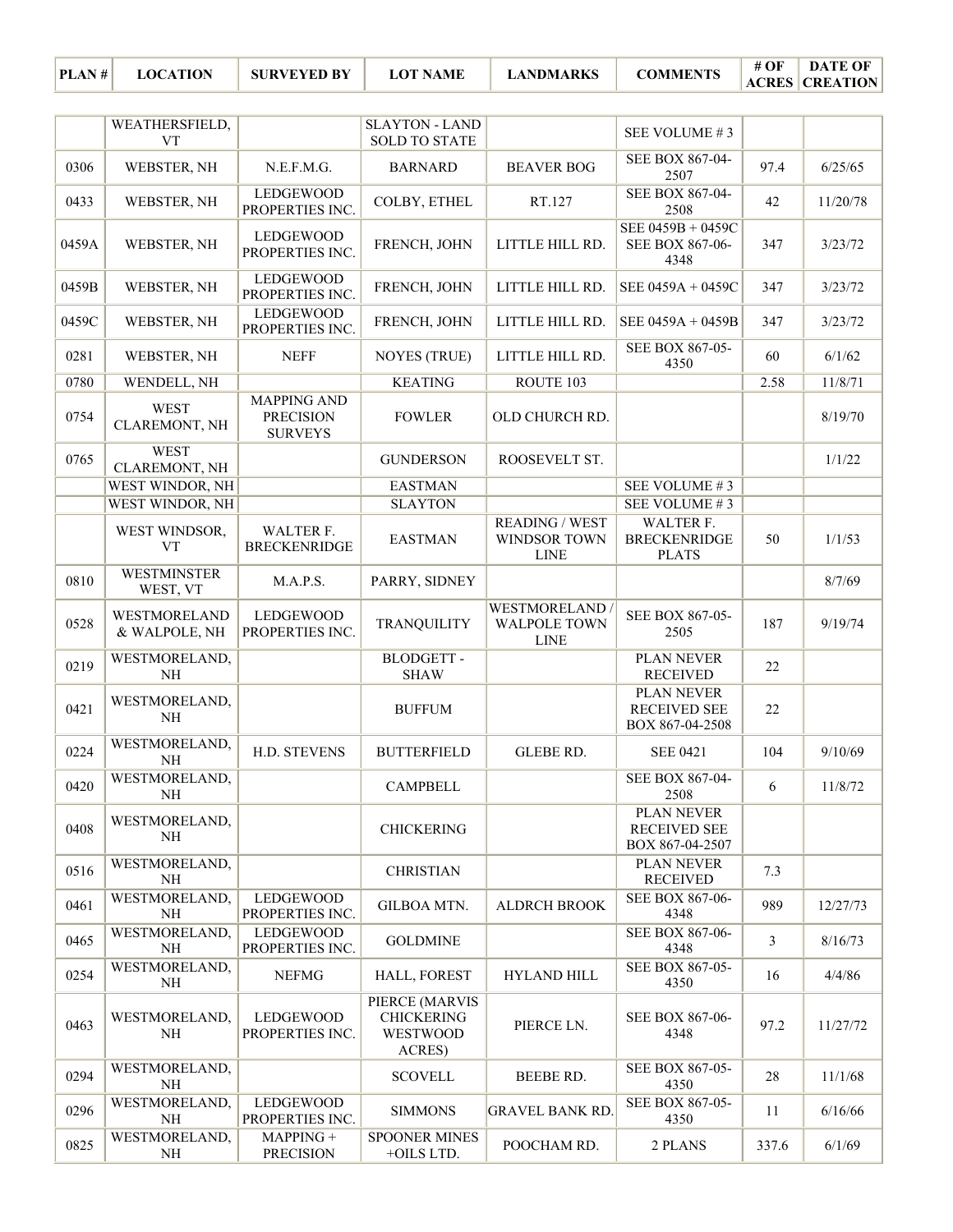| PLAN# | <b>LOCATION</b> | <b>SURVEYED BY</b> | <b>LOT NAME</b> | <b>LANDMARKS</b> | <b>COMMENTS</b> | # OF | DATE OF               |
|-------|-----------------|--------------------|-----------------|------------------|-----------------|------|-----------------------|
|       |                 |                    |                 |                  |                 |      | <b>ACRES CREATION</b> |

|       |                           | <b>SURVEYS</b>                      |                                   |                                              |                                                             |                |         |
|-------|---------------------------|-------------------------------------|-----------------------------------|----------------------------------------------|-------------------------------------------------------------|----------------|---------|
| 0517  | WESTMORELAND,<br>NH       |                                     | TIFFNEY, GALEN                    |                                              | <b>PLAN NEVER</b><br><b>RECEIVED SEE</b><br>BOX 867-05-2505 | $\mathfrak{Z}$ |         |
| 0349  | WESTMORELAND,<br>NH       |                                     | WEST,<br><b>CHARLOTTE</b>         | GLEBE RD.                                    |                                                             | 11             | 9/1/69  |
| 0690  | WESTMORELAND,<br>NH       | N.E.F.M.G.                          | WHITE, HELEN E.                   | <b>BOSTON + MAINE</b><br><b>RAILROAD</b>     |                                                             |                | 1/10/83 |
| 0759  | WESTMORELNAD,<br>$\rm NH$ | <b>LEDGEWOOD</b><br>PROPERTIES INC. | GEISS, ARTHUR +<br><b>SHIRLEY</b> | THOMPSON RD.                                 |                                                             | $\overline{4}$ | 5/27/75 |
| 0479  | WESTPORT, NH              |                                     | <b>MARSH</b>                      |                                              | PLAN NEVER<br><b>RECEIVED SEE</b><br>BOX 867-04-2509        | 18.3           |         |
| 0479A | WESTPORT, NH              |                                     | <b>MARSH</b>                      |                                              |                                                             | 18.3           | 7/1/72  |
| 0475  | WESTPORT, NH              | N.E.F.M.G.                          | WILBUR, WESTON                    |                                              | SEE BOX 867-04-<br>2509                                     | 57.1           | 3/4/86  |
| 0573  | WHITING, ME               |                                     | MIT PROJECT                       |                                              | <b>PLAN NEVER</b><br><b>RECEIVED</b>                        |                |         |
| 0426  | WILMONT, NH               | M.A.P.S.                            | <b>BRIDGE</b>                     | BRIDLE RD.                                   | SEE BOX 867-04-<br>2508                                     | 294            | 6/1/68  |
| 0120  | WILMOT, NH                | JOHN K. STEARNS                     | <b>FISHER</b>                     | NORTH WILMOT<br><b>CHURCH</b>                |                                                             | 160            | 2/2/73  |
|       | WILMOT, NH                |                                     | <b>KIMBALL</b>                    |                                              | SEE VOLUME #4                                               |                |         |
|       | WILMOT, NH                | WALTER F.<br><b>BRECKENRIDGE</b>    | TEWKSBURY +<br><b>HAYES</b>       | SPRINGFIELD /<br>WILMOT TOWN<br><b>LINE</b>  | WALTER F.<br><b>BRECKENRIDGE</b><br><b>PLATS</b>            | 288            | 7/1/53  |
|       | WILMOT, NH                |                                     | TEWKSBURY +<br><b>HAYES</b>       |                                              | SEE VOLUME #3                                               |                |         |
| 0382  | WILTON +<br>MILFORD, NH   |                                     | <b>SPROUT</b>                     |                                              | PLAN NEVER<br><b>RECEIVED</b>                               | 43             |         |
| 0308  | WILTON, NH                |                                     | <b>BATCHELDOR</b>                 |                                              |                                                             | 35             |         |
| 0222  | WILTON, NH                | <b>LEDGEWOOD</b><br>PROPERTIES INC. | <b>BULLFINCH</b>                  | OLD COUNTY RD.                               | SEE BOX 867-05-<br>2506                                     | 48.8           | 9/14/73 |
| 0226  | WILTON, NH                |                                     | <b>CARKIN</b>                     |                                              | PLAN NEVER<br><b>RECEIVED</b>                               | 60             |         |
| 0228  | WILTON, NH                | W.M. FALCONER                       | <b>CHASE - ROBBINS</b>            |                                              |                                                             | 75             |         |
| 0252  | WILTON, NH                |                                     | FREY - GREGG                      |                                              | PLAN NEVER<br><b>RECEIVED</b>                               | 31             |         |
| 0383  | WILTON, NH                | <b>LEDGEWOOD</b><br>PROPERTIES INC. | FRYE, HARVEY W.                   | <b>BOSTON &amp; MAINE</b><br><b>RAILROAD</b> | SEE BOX 867-04-<br>2507                                     | 15             | 5/21/73 |
| 0285  | WILTON, NH                |                                     | PERHAM                            |                                              | PLAN NEVER<br><b>RECEIVED SEE</b><br>BOX 867-05-4350        | 11             |         |
| 0339  | WILTON, NH                | LEDGEWOOD<br>PROPERTIES INC.        | <b>SPAULDING</b>                  | MCGETTIGAN RD.                               | SEE BOX 867-04-<br>2507                                     | 80.9           | 1/19/73 |
| 0489  | WINCHESTER, NH            | LEDGEWOOD<br>PROPERTIES INC.        |                                   | ATHERTON, AMOS PUDDING HILL RD.              | SEE BOX 867-04-<br>2509                                     | 138            | 7/5/72  |
| 0477  | WINCHESTER, NH            | M.A.P.S.                            | EATON, AMOS                       |                                              | SEE BOX 867-04-<br>2509                                     | 49             | 3/3/72  |
| 0491  | WINCHESTER, NH            | LEDGEWOOD<br>PROPERTIES INC.        | LEWIS, MARVIN                     | PUDDING HILL RD.                             | SEE BOX 867-04-<br>2509                                     | 100            | 6/15/72 |
| 0510  | WINCHESTER, NH            | N.E.F.M.G.                          | <b>PERRY</b>                      | TIPPING ROCK RD.                             | SEE 0511 SEE BOX<br>867-05-2505                             | 18.5           | 1/29/74 |
| 0490  | WINCHESTER, NH            | LEDGEWOOD<br>PROPERTIES INC.        | <b>STAERNS SWAN</b>               | PUDDING HILL RD.                             | SEE BOX 867-04-<br>2509                                     | 53             | 6/14/72 |
| 0511  | WINCHESTER, NH            | N.E.F.M.G.                          | <b>STARKEY</b>                    | TIPPING ROCK RD.                             | SEE 0510 SEE BOX<br>867-05-2505                             | 38.9           | 1/29/74 |
| 0467  | WINCHESTER, NH            |                                     | TRUESDELL                         |                                              | PLAN NEVER<br><b>RECEIVED</b>                               | 6.8            |         |
| 0466  | WINCHESTER, NH            | M.A.P.S.                            | TRUESDELL                         | BURT HILL RD.                                | SEE BOX 867-06-<br>4348                                     | 1.5            | 3/20/72 |